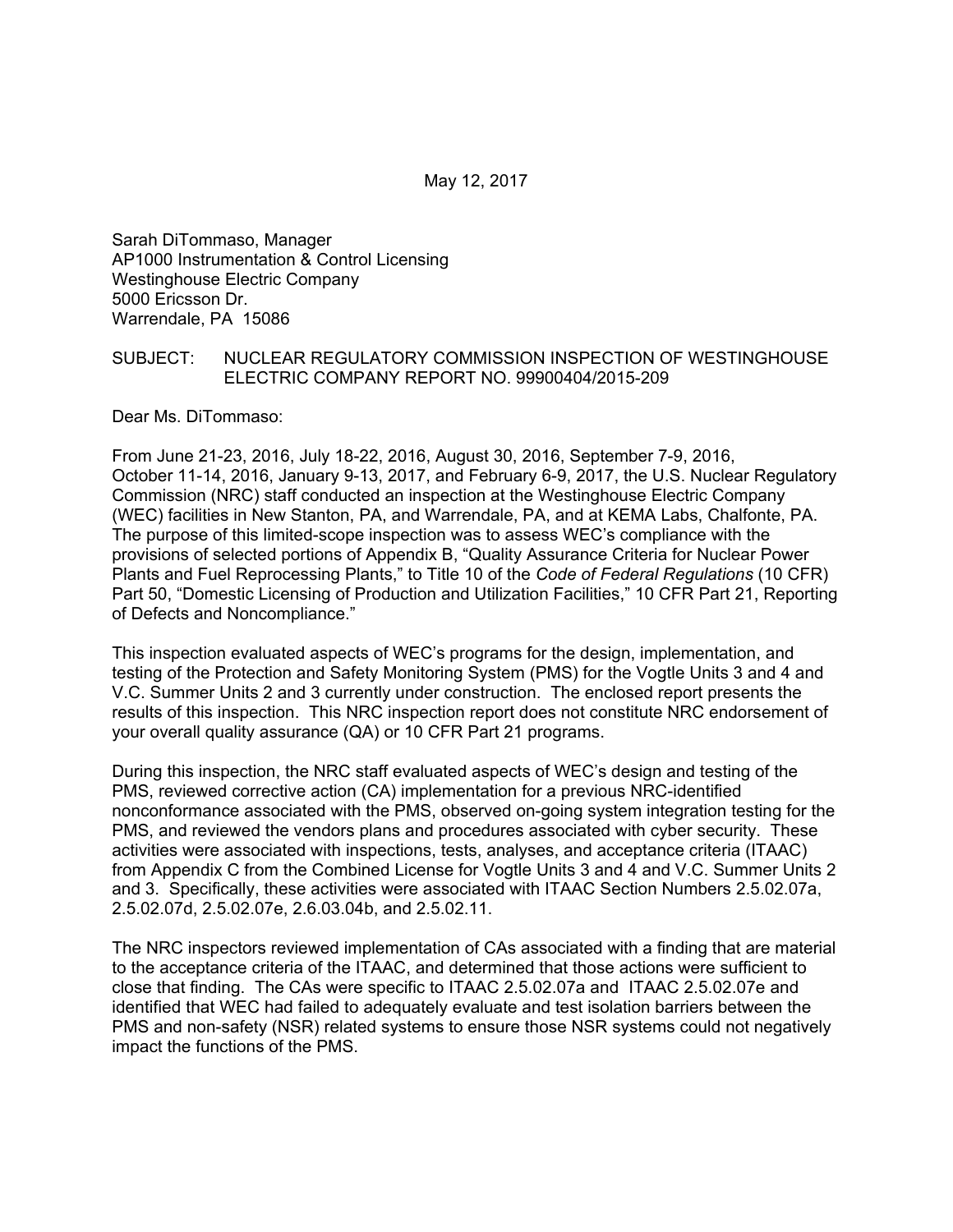In accordance with 10 CFR 2.390, "Public Inspections, Exemptions, Requests for Withholding," of the NRC's Rules of Practice, a copy of this letter, its enclosures, and your response will be made available electronically for public inspection in the NRC Public Document Room or from the NRC's document system, Agencywide Documents Access and Management System, which is accessible from the NRC Web site at http://www.nrc.gov/readingrm/adams.html. While no response is required to this report, should you choose to provide one, your response should not include any personal privacy, proprietary, or safeguards information so that it can be made available to the public without redaction. If personal privacy or proprietary information is necessary to provide an acceptable response, then please provide a bracketed copy of your response that identifies the information that should be protected and a redacted copy of your response that deletes such information. If you request that such material is withheld from public disclosure, you must specifically identify the portions of your response that you seek to have withheld and provide in detail the bases for your claim (e.g., explain why the disclosure of information will create an unwarranted invasion of personal privacy or provide the information required by 10 CFR 2.390(b) to support a request for withholding confidential commercial or financial information). If safeguards information is necessary to provide an acceptable response, please provide the level of protection described in 10 CFR 73.21, "Protection of Safeguards Information: Performance Requirements."

Sincerely,

# */RA Jeffrey Jacobson Acting for/*

Terry W. Jackson, Chief Quality Assurance Vendor Inspection Branch-1 Division of Construction Inspection and Operational Programs Office of New Reactors

Docket No.: 99900404

Enclosure: Inspection Report No. 99900404/2015-209 and Attachment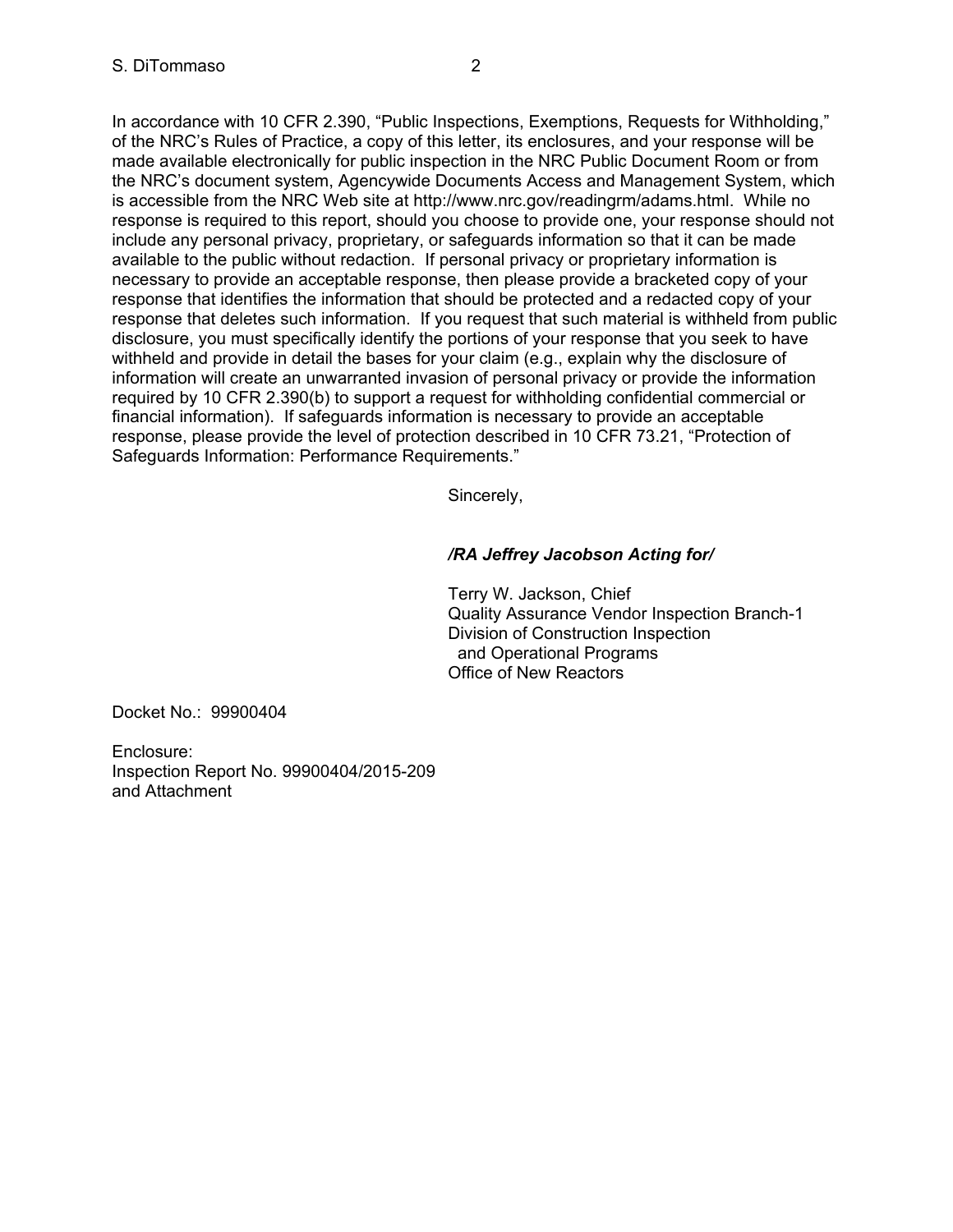SUBJECT: NUCLEAR REGULATORY COMMISSION INSPECTION OF WESTINGHOUSE ELECTRIC COMPANY REPORT NO. 99900404/2015-209 Dated: May 12, 2017

DISTRIBUTION:

ASakadales KKavanagh JBurke AP1000 Distribution NRO\_DCIP\_Distribution ConE\_Resource ditomms@westinghouse.com

|             | <b>ADAMS Accession No.: ML17123A085</b> |                          | *via email       | <b>NRO-002</b> |
|-------------|-----------------------------------------|--------------------------|------------------|----------------|
| <b>OFC</b>  | NRO/DCIP                                | NRO/DCIP                 | RII/DCO          |                |
| <b>NAME</b> | <b>GGalletti</b>                        | PNatividad*              | LCastelli*       |                |
| <b>DATE</b> | 05/03/17                                | 05/03/17                 | 05/05/17         |                |
| <b>OFC</b>  | RII/DCO                                 | RII/DCO                  | NSIR/DPCP        |                |
| <b>NAME</b> | RMathisIII*                             | CCheung*                 | WRoggenbrodt*    |                |
| <b>DATE</b> | 05/03/17                                | 05/03/17                 | 05/09/17         |                |
| <b>OFC</b>  | NRO/DCIP                                | NSIR/DPCP/CSB            | NSIR/DPCP/CSB    |                |
| <b>NAME</b> | SSmith*                                 | MBrown*                  | KLawson-Jenkins* |                |
| <b>DATE</b> | 05/08/17                                | 05/08/17                 | 05/08/17         |                |
| <b>OFC</b>  | NRO/DCIP                                | NRO/DCIP                 |                  |                |
| <b>NAME</b> | ARivera-Varona                          | TJackson (JJacobson for) |                  |                |
| <b>DATE</b> | 05/10/17                                | 05/11/17                 |                  |                |

**OFFICIAL RECORD COPY**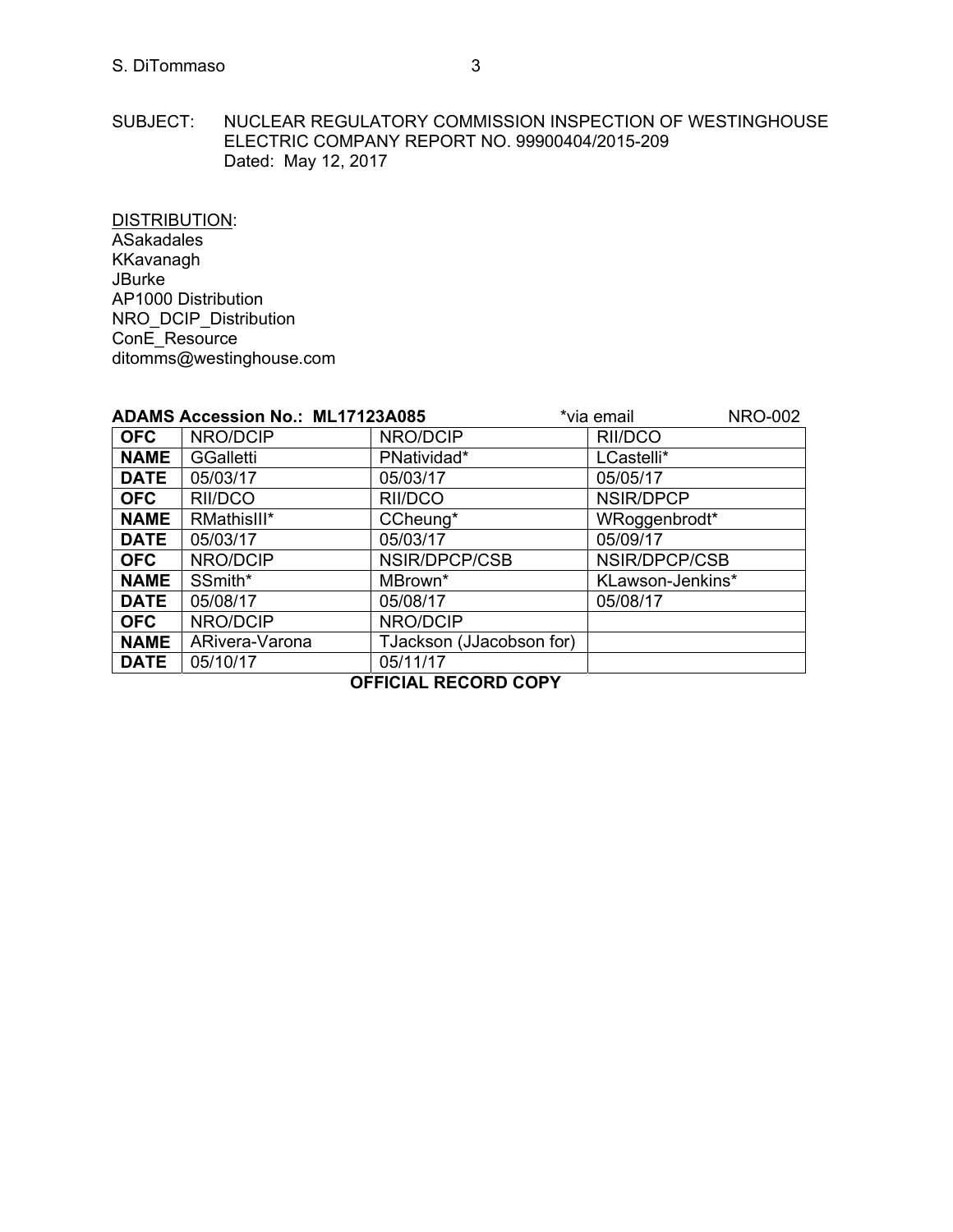## **U.S. NUCLEAR REGULATORY COMMISSION OFFICE OF NEW REACTORS DIVISION OF CONSTRUCTION INSPECTION AND OPERATIONAL PROGRAMS VENDOR INSPECTION REPORT**

| Docket No.:                                                                                                                                                                                 | 99900404                                                                                                                                                                                                                                                                                                                                                                                                                         |  |  |
|---------------------------------------------------------------------------------------------------------------------------------------------------------------------------------------------|----------------------------------------------------------------------------------------------------------------------------------------------------------------------------------------------------------------------------------------------------------------------------------------------------------------------------------------------------------------------------------------------------------------------------------|--|--|
| Report No.:                                                                                                                                                                                 | 99900404/2015-209                                                                                                                                                                                                                                                                                                                                                                                                                |  |  |
| Vendor:                                                                                                                                                                                     | <b>Westinghouse Electric Company</b><br>5000 Ericsson Dr.<br>Warrendale, PA 15086                                                                                                                                                                                                                                                                                                                                                |  |  |
| Vendor Contact:                                                                                                                                                                             | Sarah DiTommaso, Manager<br>AP1000 Instrumentation & Control Licensing<br><b>Westinghouse Electric Company</b><br>5000 Ericsson Dr.<br>Warrendale, PA 15086<br>ditomms@westinghouse.com                                                                                                                                                                                                                                          |  |  |
| <b>Nuclear Industry Activity:</b>                                                                                                                                                           | Westinghouse Electric Company, LLC, located at 5000 Ericsson<br>Drive, Suite 517, Warrendale, PA 15086, whose scope of supply<br>includes, but not limited to, safety-related design, fabrication,<br>testing, and delivery of the Protection and Safety Monitoring<br>System and the non-safety related Diverse Actuation System<br>instrumentation and control products to the current US AP1000<br>plants under construction. |  |  |
| <b>Inspection Dates:</b>                                                                                                                                                                    | June 21-23, 2016; July 18-22, 2016; August 30, 2016;<br>September 7-9, 2016; October 11-14, 2016; January 9-13, 2017;<br>and February 6-9, 2017                                                                                                                                                                                                                                                                                  |  |  |
| Inspection Team Leader:                                                                                                                                                                     | Greg Galletti, NRO/DCIP/QVIB-1                                                                                                                                                                                                                                                                                                                                                                                                   |  |  |
| Inspectors:                                                                                                                                                                                 | Lisa Castelli<br>R-II/DCO/IB2<br>Robert Mathis III<br>R-II/DCO/IB2<br>Phil Natividad<br>NRO/DCIP/QVIB-1<br>William Roggenbrodt NRO/DEIA/ICE<br>Calvin Cheung<br>R-II/DCO/IB2<br><b>Stacy Smith</b><br>NRO/DCIP/QVIB-1<br><b>Michael Brown</b><br>NSIR/DPCP/CSB<br>Kim Jenkins-Lawson NSIR/DPCP/CSB                                                                                                                               |  |  |
| Approved by:<br>Terry W. Jackson, Chief<br>Quality Assurance Vendor Inspection Branch-1<br>Division of Construction Inspection<br>and Operational Programs<br><b>Office of New Reactors</b> |                                                                                                                                                                                                                                                                                                                                                                                                                                  |  |  |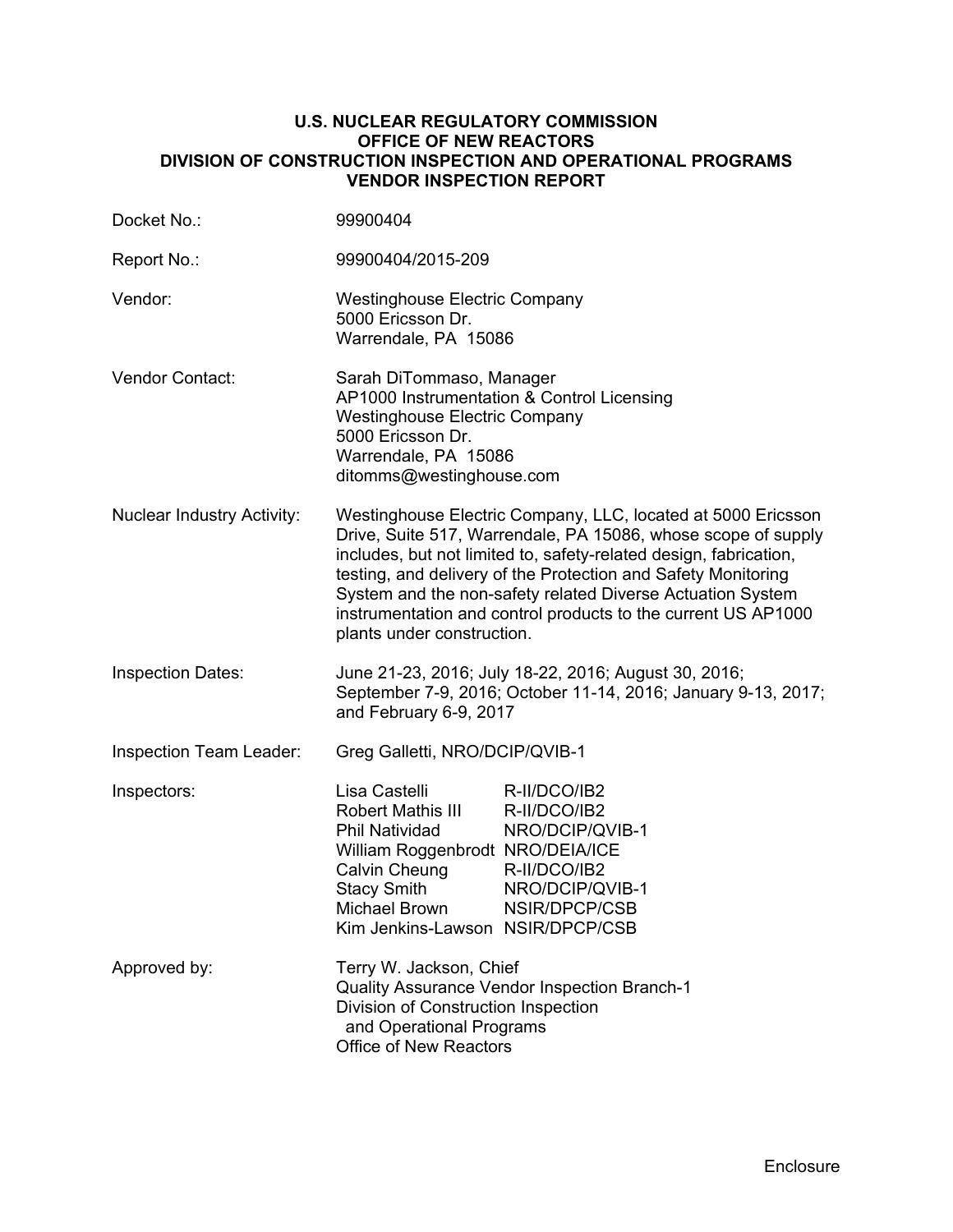# **EXECUTIVE SUMMARY**

#### Westinghouse Electric Company 99900404/2015-209

The U.S. Nuclear Regulatory Commission (NRC) staff conducted this vendor inspection to verify that Westinghouse Electric Company, LLC (hereafter referred to as WEC), implemented an adequate quality assurance program that complies with the requirements of Appendix B, "Quality Assurance Criteria for Nuclear Power Plants and Fuel Reprocessing Plants," to Title 10 of the *Code of Federal Regulations* (10 CFR) Part 50, and "Domestic Licensing of Production and Utilization Facilities," 10 CFR Part 21, "Reporting of Defects and Noncompliance." The inspectors conducted this inspection at the WEC facilities in Warrendale and New Stanton, Pennsylvania, and at the KEMA Laboratories in Chalfonte, Pennsylvania from June 21-23, 2016; July 18-22, 2016; August 30, 2016; September 7-9, 2016; October 11-14, 2016; January 9-13, 2017; and February 6-9, 2017.

This inspection evaluated aspects of WEC's programs for the design, implementation, and testing of the Protection and Safety Monitoring System (PMS) for the Vogtle Units 3 and 4 and V.C. Summer Units 2 and 3 currently under construction. The enclosed report presents the results of this inspection. This NRC inspection report does not constitute NRC endorsement of your overall quality assurance (QA) or 10 CFR Part 21 programs.

During this inspection, the NRC staff evaluated aspects of WEC's design and testing of the PMS, reviewed corrective action (CA) implementation for previous NRC-identified non-conformances associated with the PMS system, and observed on-going system integration testing for the PMS. These activities were associated with inspections, tests, analyses, and acceptance criteria (ITAAC) from Appendix C from the Combined License for Vogtle Units 3 and 4 and V.C. Summer Units 2 and 3. Specifically, these activities were associated with ITAAC 2.5.02.07a, 2.5.02.07d, 2.5.02.07e, 2.6.03.04b, and 2.5.02.11.

The following regulations served as the bases for this NRC inspection:

- Appendix B to 10 CFR Part 50
- 10 CFR Part 21
- 10 CFR 50.55a

The inspectors used Inspection Procedure (IP) 43002, "Routine Inspections of Nuclear Vendors," dated July 15, 2013, and IP 65001.22, "Inspection of Digital Instrumentation and Control (DI&C) System/Software Design Acceptance Criteria (DAC)-Related ITAAC," dated December 19, 2011.

The information below summarizes the results of this inspection.

# PMS Corrective Action Program Implementation Review – Plant Control System (PLS) to PMS Isolation Review (NON 99900404/2015-204-01) (ITAAC 2.5.02.07a and 2.5.02.07e)

With respect to the previously identified non-conformance, the NRC inspectors reviewed implementation of CAs associated with two findings that are material to the ITAAC acceptance criteria and determined those actions were sufficient to close those two findings. The CAs were specific to ITAAC 2.5.02.07a and 2.5.02.07e, that identified where WEC failed to determine the maximum current transients in the non-Class 1E side of PMS isolation devices, and failed to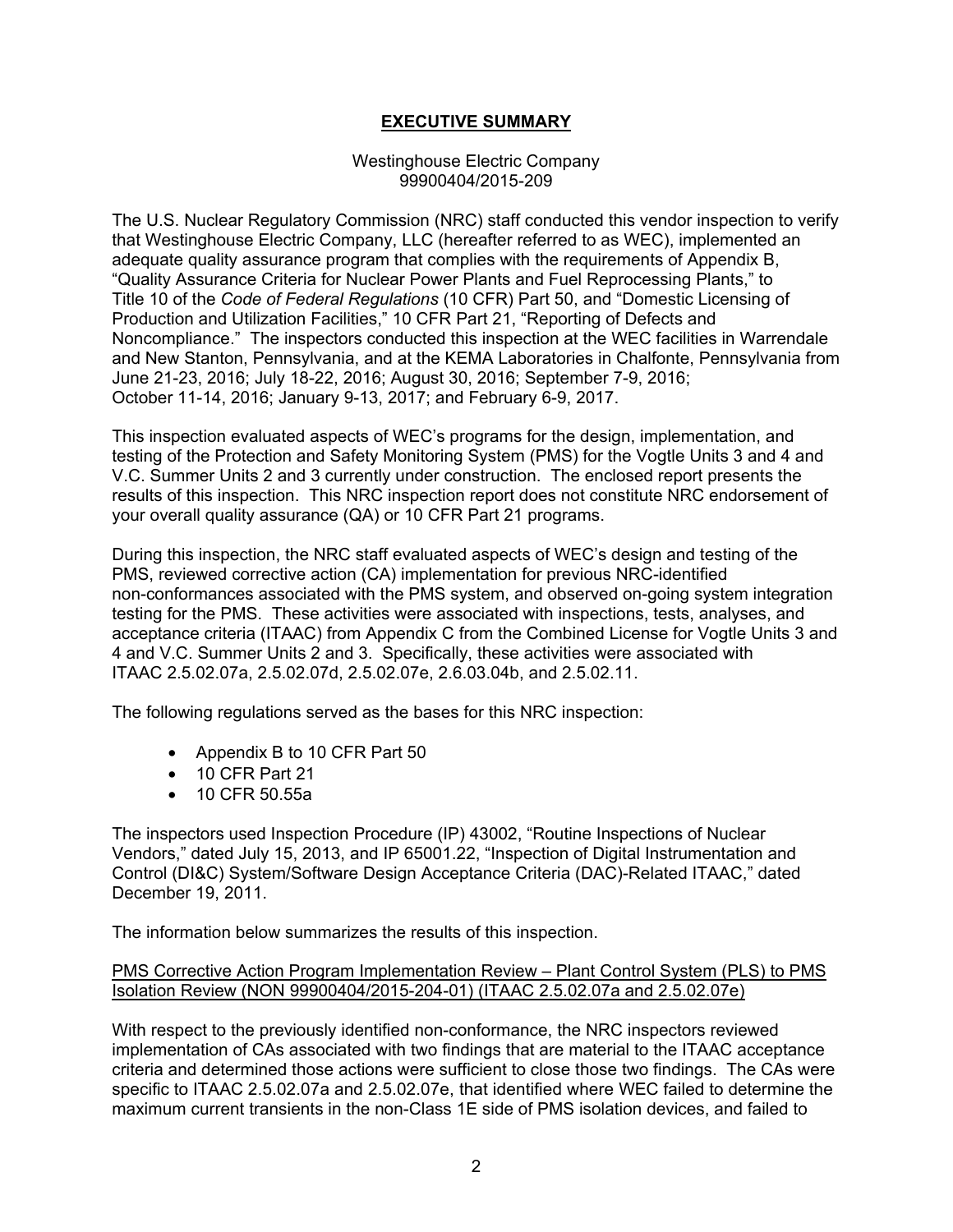demonstrate by qualification test that the maximum levels and duration of credible currents at the isolation devices (as specified by IEEE 384-1981, Section 7.2.2.1 "Isolation Devices" subsection "General") would not degrade the operation of the Class 1E side of the device.

Additionally, the inspectors reviewed the isolation barrier test result report APP-PMS-VBR-015 and associated test result reports: APP-PMS-VPR-002, APP-PMS-VPR-018, and APP-PMS-VPR-019, and determined the results were consistent with the inspector's observations of in-process testing and provided sufficient rationale to conclude that the results for the various isolation barriers was acceptable. Therefore, NON 99900404/2015-204-01 is considered closed.

# Component Interface Module (CIM) Priority Logic Testing (ITAAC 2.5.02.07d)

The inspectors observed CIM priority logic dry-run testing of the PMS in the priority logic configuration, reviewed the CIM priority logic engineering evaluation, and observed portions of the actual PMS priority logic testing activities during the inspection period.

The inspectors concluded that WEC's implementation of their policy and procedures for control of design and testing associated with the CIM priority logic testing satisfy the regulatory requirements set forth in Criterion III, "Design Control," and Criterion XI, "Test Control," of Appendix B to 10 CFR Part 50. No findings of significance were identified.

# PMS Maximum Central Processing Unit (CPU) Engineering Evaluation and Test Control (ITAAC 2.5.02.11)

During the February 6-9, 2017, inspection period, the inspectors reviewed the engineering evaluations developed by the vendor in support of ITAAC 2.5.02.11c; reviewed the test plans and procedures developed for the Maximum CPU PMS time response testing; and observed a portion of the PMS Time Response System Integration Testing conducted on the V.C. Summer Unit 3 PMS system, to verify that testing activities were accomplished consistent with regulatory requirements, the current design basis, and in accordance with the WEC quality assurance program.

Based on the inspection of the PMS Maximum CPU design engineering analysis, that was partially performed using the China-Sanmen software (Baseline 7.11.5), the team concluded that further inspection activity may be required to confirm that the final production level software used for the Maximum CPU Analysis is identical to the software utilized on the U.S. domestic AP1000 PMS.

In addition, the inspectors concluded that the vendor's implementation of their policy and procedures for control of design and testing of associated with the PMS time Response testing satisfy the regulatory requirements Criterion XI, "Test Control," of Appendix B to 10 CFR Part 50. No findings of significance were identified.

# PMS On-Going System Integration Testing Review (ITAAC 2.5.02.11)

During the July 18-22, 2016, inspection period, the inspection team reviewed the test procedure and associated test logs used for a Level 2 test of the Engineered Safety Features Actuation System (ESFAS) associated with the local coincident logic (LCL) modules. The inspectors reviewed the test configuration and noted a minor issue regarding testing leads connected to the PMS that were not adequately documented in test procedures or the test log. The vendor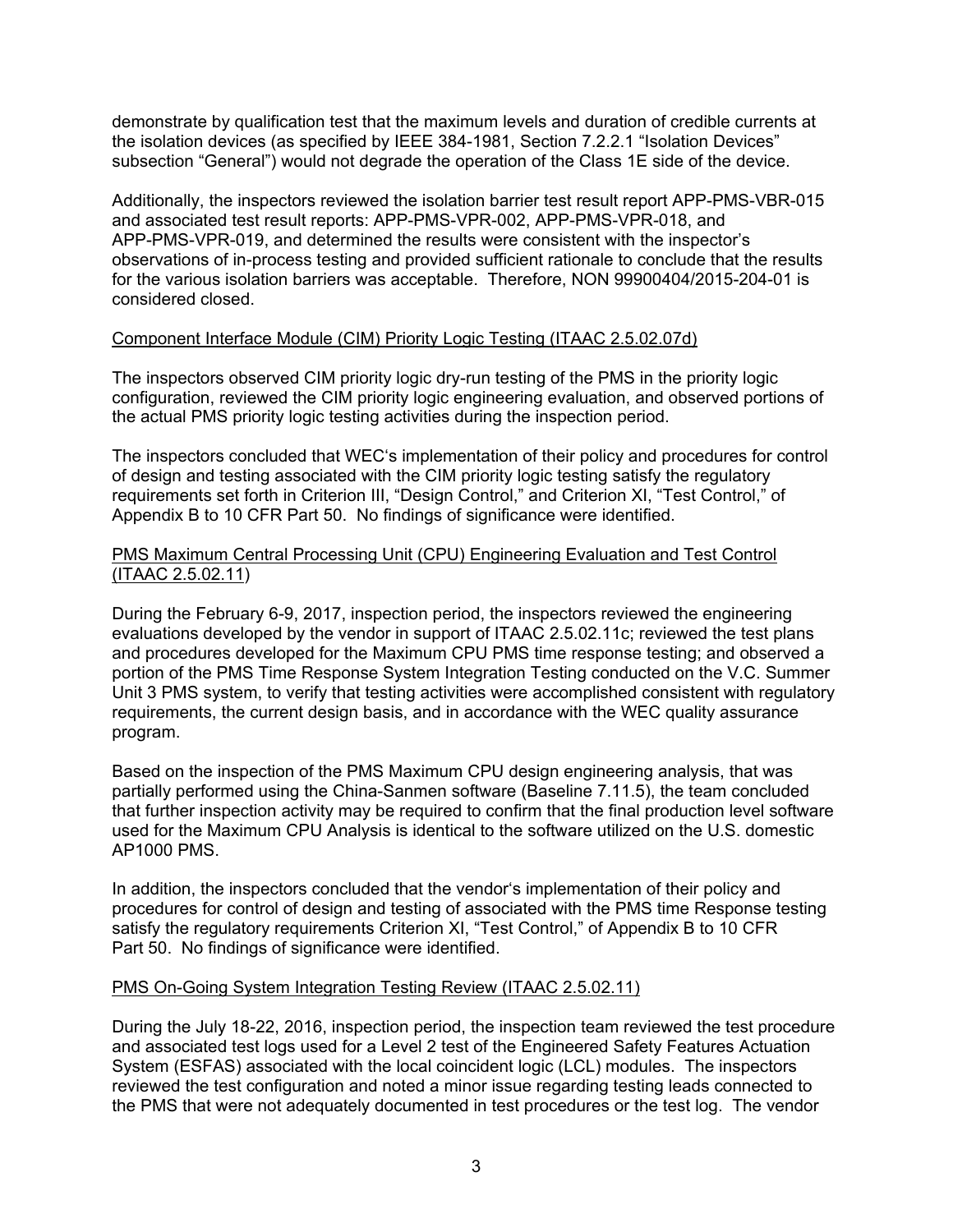issued CAPAL 100398086 to document and evaluate the apparent lack of configuration information. The inspectors did not identify any additional examples of configuration management concerns regarding PMS testing, and will consider reviewing the results of the CAPAL evaluation during a future PMS inspection. No findings of significance were identified.

## PMS Test Control – Automated Record Gatherer and Operator Simulator (ARGOS) Test Tool Development (ITAAC 2.5.02.11)

During the February 6-9, 2017, inspection period, the inspectors' evaluated compliance of the ARGOS tool to regulatory requirements by the independent verification and validation (IVV) tasks performed by the IVV team for the ARGOS software and configuration management records.

The inspectors determined that the activities related to development of the ARGOS tool had been adequately performed. The inspector's determined that WEC'S implementation of its policies and procedures that govern IV&V software tool development were consistent with the requirements of Criterion XI, "Test Control," of Appendix B to 10 CFR Part 50. No findings of significance were identified.

#### Cyber Security Program Review – Procedural Development

During the February 6-9, 2017, inspection period, the inspectors reviewed the purchase orders issued to WEC by Southern Nuclear Operating Company (Southern) and SCE&G for work associated with 10 CFR 73.54, "Protection of digital computer and communication systems and networks." The inspectors reviewed Westinghouse's (WEC's) governing documents that had been approved for use to determine if the documents and organization met the requirements of the Cyber Security Plans of Vogtle Units 3 and 4 and Summer Units 2 and 3. The inspectors also reviewed the WEC procedures developed to guide the WEC Staff with performing cyber security related activities. The NRC concluded that WEC's implementation of cyber security-related items are an unresolved item pending review of purchase order documents.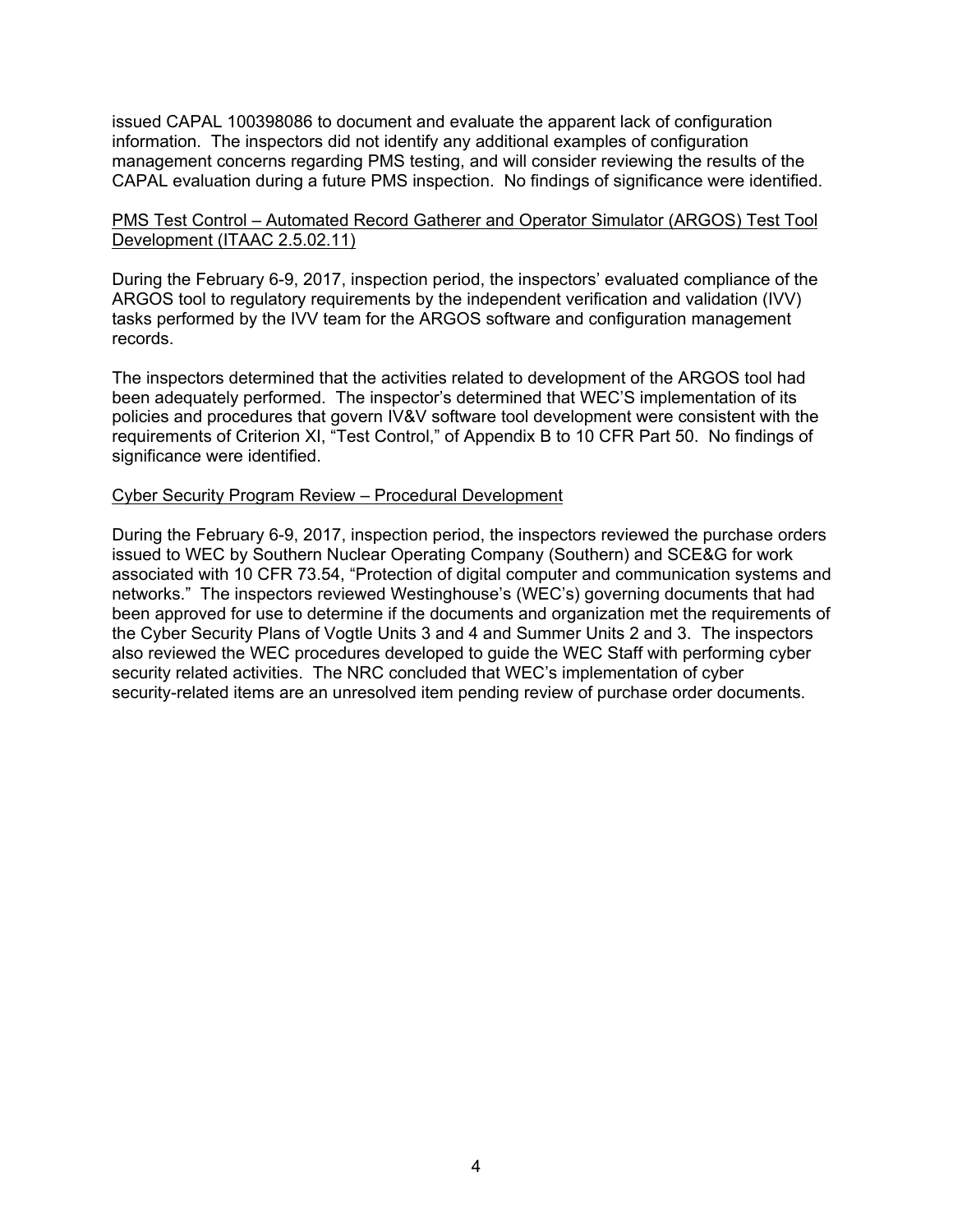# **REPORT DETAILS**

#### 1. PMS Corrective Action Program Implementation Review – PLS to PMS Isolation Review (NON 99900404/2015-204-01) (ITAAC 2.5.02.07a and 2.5.02.07e)

#### **Background**

In NRC Inspection Report 99900404/2015204 (ADAMS Accession No. ML15113B277), the NRC inspection team documented that WEC failed to determine the maximum potential current transients in the non-Class 1E side of PMS isolation devices, and failed to demonstrate by qualification test that the maximum levels and duration of credible currents transients at the isolation devices (as specified by IEEE 384-1981, Section 7.2.2.1 "Isolation Devices" subsection "General") would not degrade the operation of the Class 1E side of the device.

This issue was identified as Notice of Nonconformance (NON) 99900404/2015-204-01.

By letter dated June 10, 2015 (ML15163A020), WEC provided a response to that NON. In their response WEC acknowledged the NON finding, performed an initial apparent cause analysis (ACA), and identified corrective action plans. Corrective Action Program and Learning (CAPAL) 100170963 also documents WEC's actions to hold a Technical Engineering Team Review (TETR) during June 2015. The specific corrective actions in the WEC NON response are evaluated below.

#### a. Inspection Scope

During the October 11-14, 2016, and the January 9-13, 2017, inspection periods, NRC inspectors reviewed the WEC ACA, as well as documentation of additional testing and the corrective actions planned in CAPALs 100170963 and 100421435. WEC's corrective actions included:

- Establishing a standardized methodology for isolation barrier fault testing in accordance with IEEE Std. 384-1981 considering the guidance related to low voltage fuses given in IEEE Std. 141-1993.
- Defining the maximum credible fault currents for each AP1000 PMS isolation barrier circuit.
- Performing further testing to provide objective evidence of the AP1000 PMS isolation barrier capability with regard to the maximum credible fault current.
- Revising the Fault Testing Report for AP1000 Isolation Barriers incorporating the objective evidence of the AP1000 PMS isolation barrier capability with regard to the maximum credible fault current.

Regarding the corrective actions for "establishing a standardized methodology" and "defining the maximum credible fault currents", the inspection team interviewed design personnel and reviewed documentation associated with the prescribed corrective actions. The inspectors reviewed APP-GW-GE-005, "AP1000 Standard Methodology for Fault Testing of Instrumentation and Controls Isolation Barriers," Revision 0, dated June 2016 to determine the adequacy of the established standardized methodology for isolation barrier fault testing and to ensure that the maximum credible fault current was determined for each AP1000 PMS isolation barrier in accordance with the applicable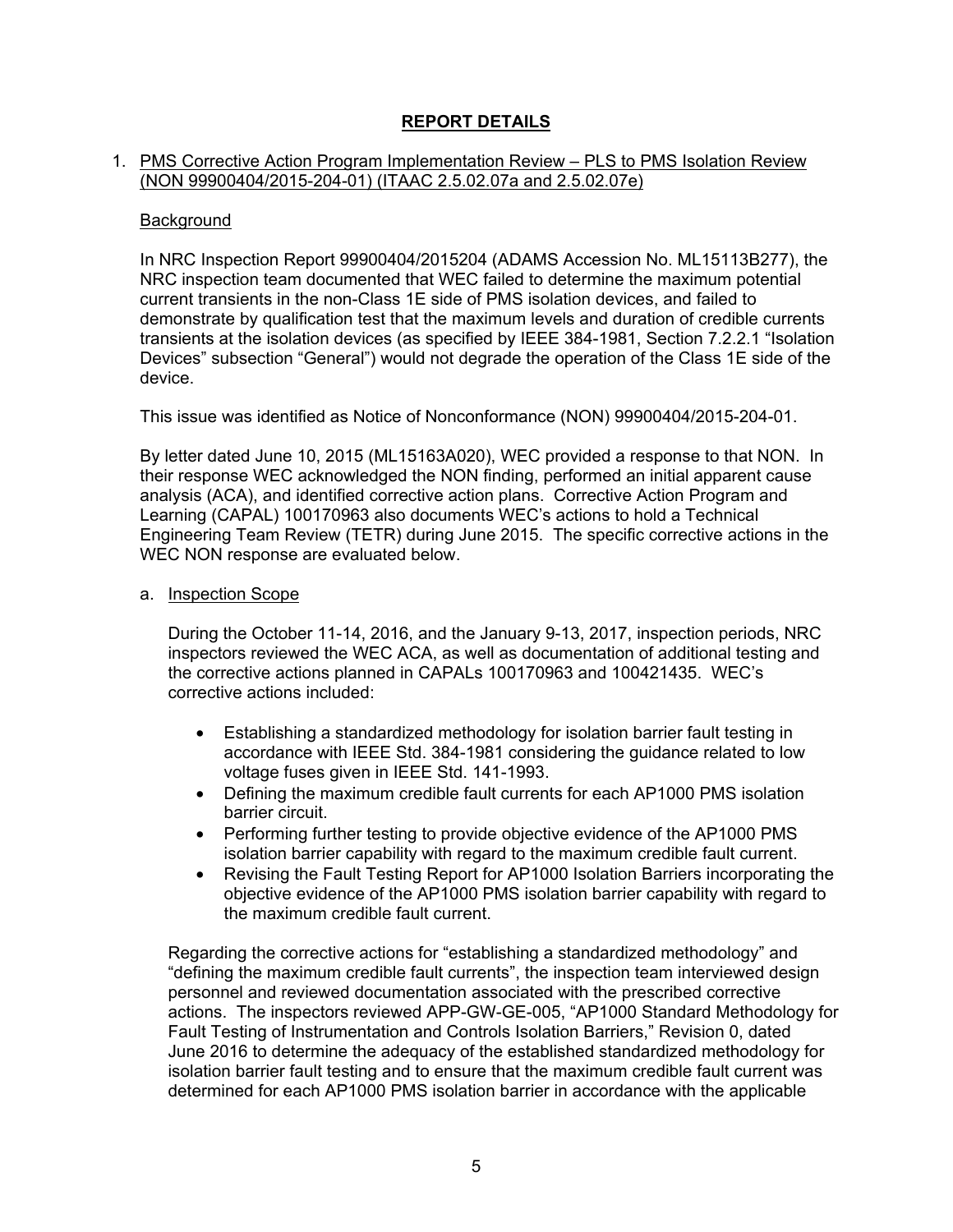guidance in IEEE Std. 384-1981 and IEEE Std. 141-1993. The inspectors noted that APP-GW-GE-005 identified three credible fault modes for which corresponding testing would be required. These fault modes were identified as common mode, transverse mode, and short-circuit/open-circuit/ground-circuit.

The inspection team reviewed APP-PMS-T5-006, "AP1000 Protection and Safety Monitoring System Isolation Barrier IEEE Standard 384-1981 Fault Test Plan," Revision 1, dated June 2016 to determine whether the test plan included requirements from APP-GW-GE-005 and APP-PMS-J4-020 and to verify whether the test plan prescribed testing that would demonstrate the isolation barriers' ability to sustain/interrupt the analyzed faults. The inspectors also verified the test plan included acceptance criteria and addressing test anomalies. The inspectors noted that test procedures for each credible fault mode were referenced in the test plan.

Regarding the corrective action for "performing further testing," the inspection team interviewed test personnel and reviewed test reports for the transverse mode fault testing (performed by WEC at KEMA Labs in June 2016) and the short-circuit/open-circuit/ground-circuit testing (performed at WEC New Stanton facilities in August and September 2016) to ensure testing was conducted in accordance with test procedures, the acceptance criteria was met, and identified test anomalies were analyzed and dispositioned appropriately. Specifically, the inspectors reviewed APP-PMS-VPR-018, "AP1000 PMS Isolation Barrier Maximum Credible Fault Test Report," Revision 0, dated August 2016 and APP-PMS-VPR-019, "AP1000 PMS Isolation Barrier Short Circuit/Open Circuit/Grounded Circuit Test Report," Revision 0, dated September 2016 and Revision 1, dated October 2016. The corresponding test procedures reviewed included APP-PMS-T1P-038, "AP1000 Protection and Safety Monitoring System Isolation Barrier Maximum Credible Fault Test Procedure," Revision 1, dated June 2016 and APP-PMS-T1P-039, "AP1000 Protection and Safety Monitoring System Isolation Barrier Short Circuit/Open Circuit/Grounded Circuit Test Procedure," Revision 0, dated April 2016, respectively. Inspectors noted that WEC initiated a new CAPAL 100421435 on October 13, 2016, to address a potential non-conservatism in testing two rather than three distinct grounding configurations during the performance of the August and September 2016 ground-circuit testing; then re-performed that testing to correctly include all three grounding configurations, during October 20-21, 2016.

The inspectors reviewed CDI-4784, "Current Limiting Fuses for use in Class 1E to Non-Class1E Isolation Barriers," Revision 3, dated September 15, 2016 and noted that the current Revision updated the critical characteristics for fuses used in isolation barrier assemblies. The inspectors also noted that fuses currently installed in isolation barrier assemblies would have to be replaced with fuses that are dedicated with the current Revision of CDI-4784. The inspection team reviewed quality notifications and engineering change orders that governed follow on fuse replacement rework for isolation barrier assemblies to ensure that requirements to replace fuses were planned and/or implemented in accordance with identified corrective actions.

Regarding the corrective action for "revising the fault testing report," NRC inspectors reviewed the summary report APP-PMS-VBR-015, "AP1000 Protection and Safety Monitoring System Isolation Summary Report for Use in the AP1000 Plant." Inspectors noted that some of the technical bases for conclusions were initially found spread between both the summary report APP-PMS-VBR-015 and the individual mode test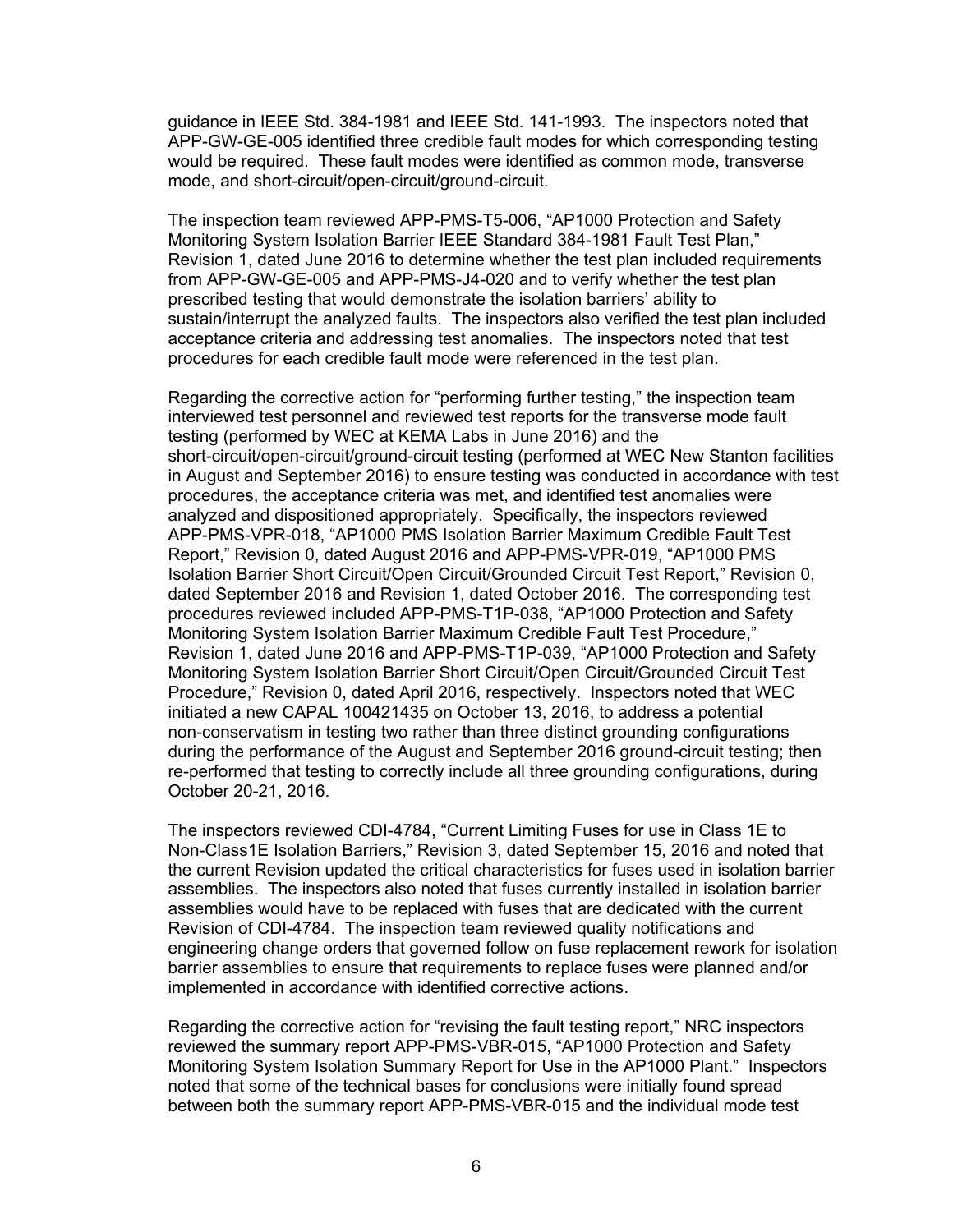reports APP-PMS-VPR-018 and APP-PMS-VPR-019 prior to Revision 1 of VBR-015, Revision 1 of VPR-018, and Revision 1 of VPR-019.

#### b. Observations and Findings

No findings of significance were identified.

c. Conclusions

The inspectors concluded that WEC's implementation of their policy and procedures for control of design and corrective actions associated with previous NRC-identified NON satisfied the regulatory requirements set forth in Criterion III, "Design Control," and Criterion XVI, "Corrective Actions," of Appendix B to 10 CFR Part 50. The Inspectors verified that WEC adequately implemented corrective actions to address the findings associated with NON 99900404/2015-204-01, and this NON is, therefore, closed.

#### 2. PMS Fault Tolerance In-Process Testing Inspection (ITAAC 2.5.02.07a and 2.5.02.07e)

#### a. Inspection Scope

During the June 21-23, 2016, and August 30, 2016 inspection period, the inspectors conducted direct observations at KEMA Laboratories in Chalfont, PA, of fault testing of protection and safety monitoring system (PMS) isolation barrier devices listed below. WEC used test procedure APP-PMS-T1P-038, in accordance with test methodology APP-GW-GE-005, Section 3.4, and APP-PMS-T1P-038, Section 3.1 WEC indicated that this testing combined with additional testing performed under APP-PMS-T1P-039 (New Stanton) would provide new test data to revise or supersede the prior PMS isolation testing as previously described in Summary Report APP-PMS-VPR-002, Revision 2. The revised test data report is APP-PMS-VPR-018, Revision 0 and provides objective evidence of isolating maximum credible fault current.

The June 21-23, 2016, and August 30, 2016, observations of test activities were performed to verify that testing was conducted in accordance with WEC procedures APP-PMS-T1P-038 and APP-PMS-T1P-039, AP1000 Protection and Safety Monitoring System Isolation Barrier Maximum Credible Fault Test Procedures. A review of the procedure was performed to verify it included test objectives, test requirements, applicable prerequisites, and acceptance criteria. The review also determined whether it incorporated the requirements of the WEC Test Plan, the WEC standard methodology for testing of isolation barriers, committed industry standards, and applicable regulatory requirements.

The inspectors also verified that test results were documented and that test records identified the item tested, date of test, tester or data recorder, type of observation, instruments used and the validity of their calibration, and results and acceptability. In addition, the inspectors observed the oversight of testing as performed by WEC to determine whether the level of oversight was sufficient to assure test requirements were satisfactorily implemented.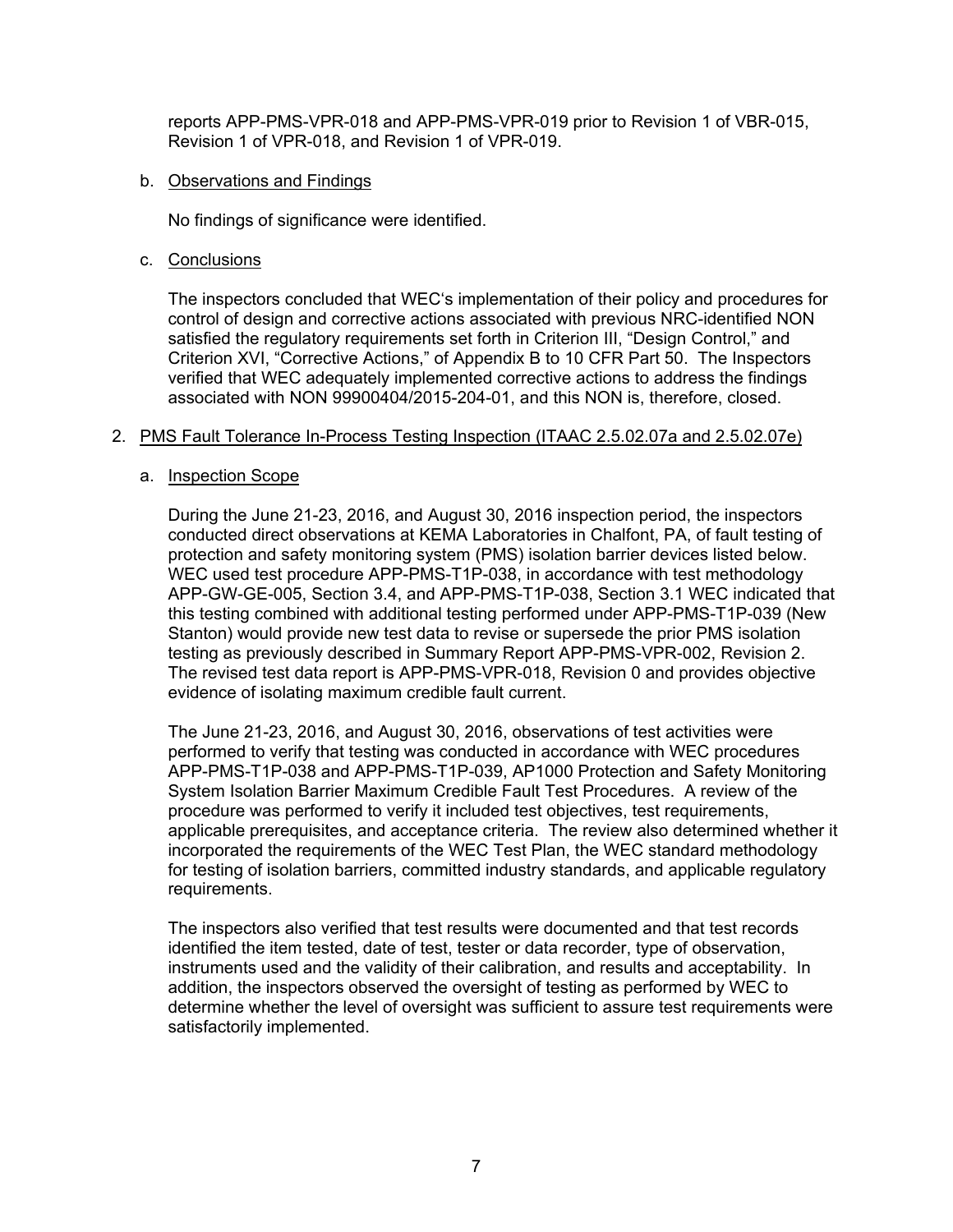The activities were evaluated to determine whether testing was sufficient to demonstrate that the maximum analyzed electrical faults which could occur on the non-Class 1E circuits would not propagate into the Class 1E circuits. The inspection team reviewed testing associated with the following components:

- Component Control Barrier Assembly (2B10299G01)
- Digital Input Barrier Assembly (2B10299G03)
- Current/current Analog Output Assembly (2B10299G05)
- Voltage/current Analog Output Assembly (2B10299G07)
- Digital Output Assembly (2B10299G08)
- Turbine Trip Barrier Assembly (2B10376G02)

The NRC inspection team also reviewed Commercial Dedication Instruction CDI-4815 and Purchase Order 4500696137. The purchase order included appropriate requirements to verify KEMA's accreditation per ISO-17025 in accordance with NEI 14-05 (ML14245A392). WEC's commercial-grade dedication per CDI-4815 specified WEC as responsible for Method 1 (Special Inspection and Test) for performance of testing, and using Alternate Method (ISO-17025) accreditation for KEMA's facilities and measurement and test equipment.

As accredited by A2LA, the scope of KEMA accreditation Certificate 0553.01 included "AC & DC Short Circuit Withstand" up to at least 240 kA (i.e., 240,000 amperes). The certificate was reviewed to verify the scope of accreditation included testing of components for AC and DC electrical short circuit withstand. NRC inspectors observed KEMA activities on June 22, 2016, including calibration of the associated test equipment at levels up to 20kA, as well as lower currents observed during the actual fault testing. The testing approach per APP-PMS-T1P-038 and APP-PMS-T1P-039 was to provide fault current to the non-1E side of each PMS isolation barrier equipment under test (EUT), and verify sufficient isolation on the 1E side of the barrier.

During the subsequent inspection periods from October 11-14, 2016, and January 9-13, 2017, the inspectors reviewed the isolation barrier test result report APP-PMS-VBR-015 and associated test result reports: APP-PMS-VPR-002, APP-PMS-VPR-018, and APP-PMS-VPR-019, for the isolation barrier assemblies identified above, and determined the results were consistent with the inspection observations and provided sufficient rationale to conclude that the results for the various isolation barriers was acceptable.

#### b. Observations and Findings

No deviations from acceptance criteria were identified during the fault tests. No findings of significance were identified.

#### c. Conclusion

The inspectors concluded that the in-process testing performed at KEMA labs was being controlled and implemented consistent with regulatory requirements. No findings of significance were identified.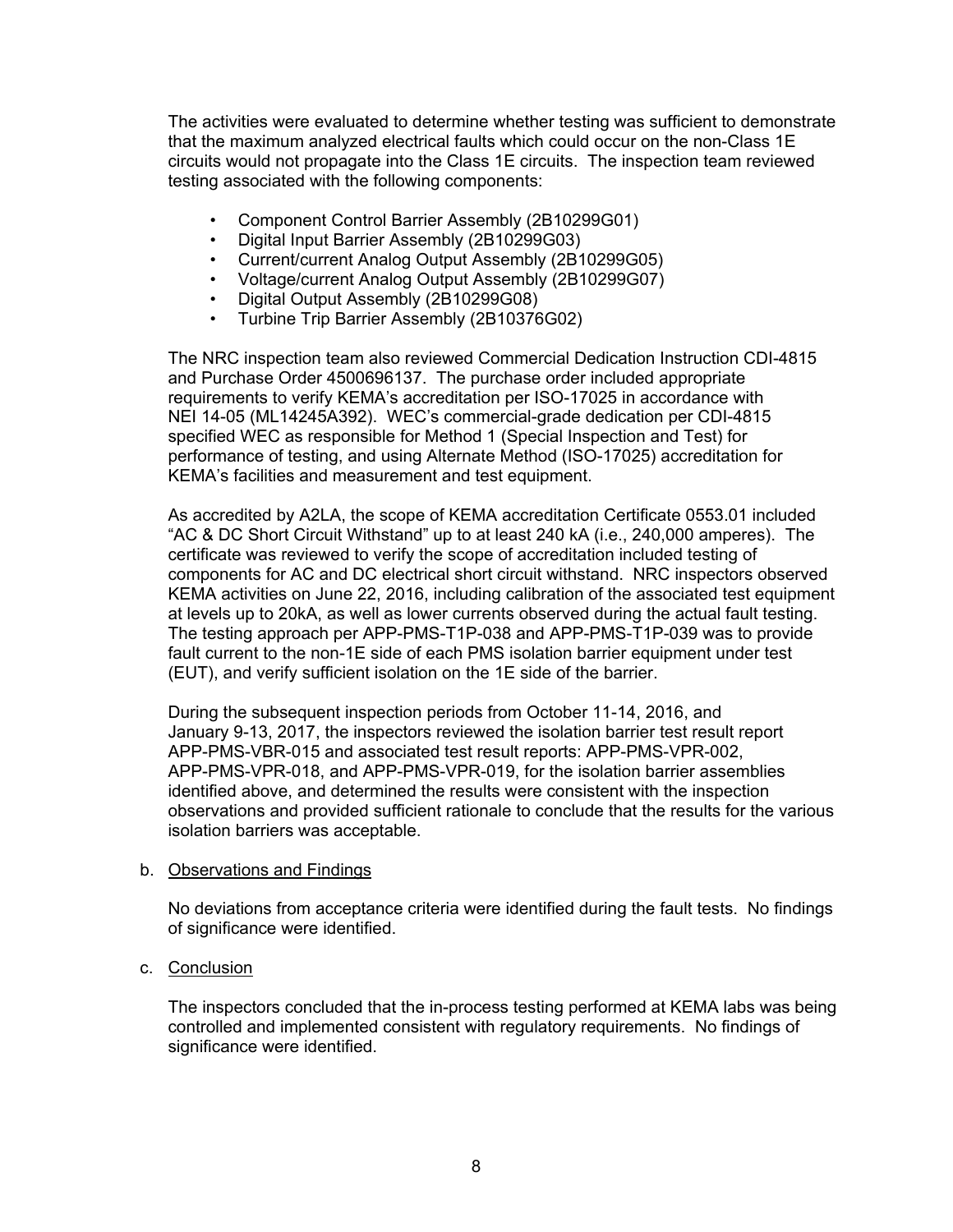The inspectors concluded that WEC's implementation of their policy and procedures for control of design and testing associated with fault testing satisfy the regulatory requirements set forth in Criterion III, "Design Control," and Criterion XI, "Test Control," of Appendix B to 10 CFR Part 50. No findings of significance were identified.

## 3. Class 1E DC and Uninterruptible Power Supply System (IDS) Fault Tolerance (ITAAC 2.6.03.04b)

## a. Inspection Scope

During the September 6-9, 2016, inspection period, the inspectors conducted direct observations at KEMA laboratories in Chalfont, PA, of fault testing of IDS isolation barrier devices listed below. This testing was conducted as a result of the extent of condition as specified in the corrective actions associated with NON 99900404/2015-204-01 (ML15113B277).

The observations of test activities were performed to verify that testing was conducted in accordance with WEC procedure EMPE-ATP-43, "Isolation Barrier Maximum Credible Fault Test Procedure." A review of the procedure was performed to verify it included test objectives, test requirements, applicable prerequisites, and acceptance criteria. The review also determined whether it incorporated the requirements of the WEC Test Plan, the WEC standard methodology for testing of isolation barriers, committed industry standards, and applicable regulatory requirements.

The inspectors also verified that test data was documented and that test data records identified the item tested, date of test, tester or data recorder, type of observation, instruments used and the validity of their calibration, and results and acceptability. In addition, the inspectors observed the oversight of testing as performed by WEC to determine whether the level of oversight was sufficient to assure test requirements were satisfactorily implemented.

The inspectors observed testing activities to determine whether testing was sufficient to demonstrate that the maximum analyzed electrical faults which could occur on the non-Class 1E circuits would not propagate into the Class 1E circuits. The testing activities reviewed included test setup, test equipment capability, calibration tags, testing prerequisites, and initial conditions. The test procedure detailed instructions for the alternating current voltage (VAC) and direct current (DC) faults subjected to fault isolation circuits including the following:

- Relay-Fuse Isolation Circuit (10149D53G01)
- Current Transducer Isolation Circuit (10149D53G02)
- Double Fuse Isolation Circuit (10149D53G08, 10149D53G17)
- Undervoltage Relay-Fuse Isolation Circuit (10149D53G04)
- Shunt Isolation Circuit (10149D53G22)
- Fused Relay Isolation Circuit (10149D53G28)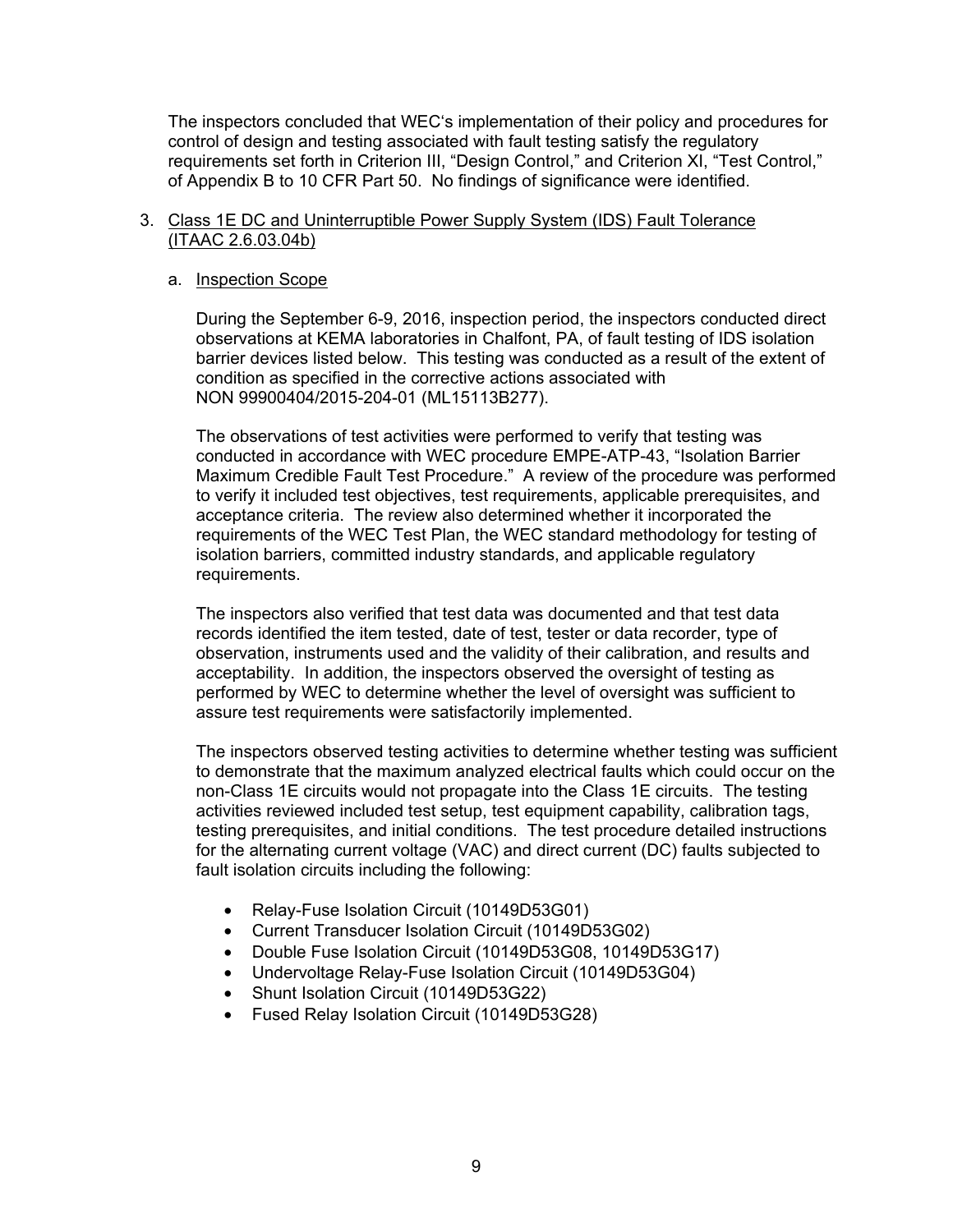The NRC inspection team also reviewed calibration records for the following equipment used for data capture to assure integrity of test data.

- Calibration Certificate Number IS71-0716, HBM Inc. Receiver ISOBE5600. IES0800138
- Calibration Certificate Number IS69-0716, HBM Inc. Transmitter ISOBE5600, IET0800137
- Calibration Certificate Number CTX168-0416, Pearson pulse current transformer Model 110, Serial Number 111060
- Calibration Certificate Number CTX152-0516, Flexible current transformer Model ACF-3000AK, Serial Number 9050005
- Calibration Certificate Number CAL45-1215, Biddle kelvin bridge Model 72-439, Serial Number 47592
- Calibration Certificate Number CAL106-1115, Fluke multifunction calibrator model 9100, Serial Number 124360761

During the subsequent inspection periods from October 11-14, 2016, and January 9-13, 2017, the inspectors reviewed the isolation barrier test result report APP-PMS-VBR-015 and associated test result reports: APP-PMS-VPR-002, APP-PMS-VPR-018, and APP-PMS-VPR-019, and determined the results were consistent with the inspection observations and provided sufficient rationale to conclude that the results for the various isolation barriers was acceptable.

## b. Observations and Findings

No deviations from acceptance criteria were identified during the fault tests. No findings of significance were identified.

c. Conclusion

The inspectors concluded that the in-process testing performed at KEMA labs was being controlled and implemented consistent with regulatory requirements. No findings of significance were identified.

The inspectors concluded that WEC's implementation of their policy and procedures for control of design and testing associated with fault testing satisfy the regulatory requirements set forth in Criterion III, "Design Control," and Criterion XI, "Test Control," of Appendix B to 10 CFR Part 50. No findings of significance were identified.

# 4. Component Interface Module (CIM) Priority Logic Testing (ITAAC 2.5.02.07d)

# a. Inspection Scope

#### Dry-Run Testing

During the October 11-14, 2016, inspection period, the NRC inspectors observed dry run testing of the AP1000 CIM used in the PMS priority logic test conducted by WEC test engineers. The NRC inspectors observed test conduct, including test personnel communication and interaction during the simulated test runs.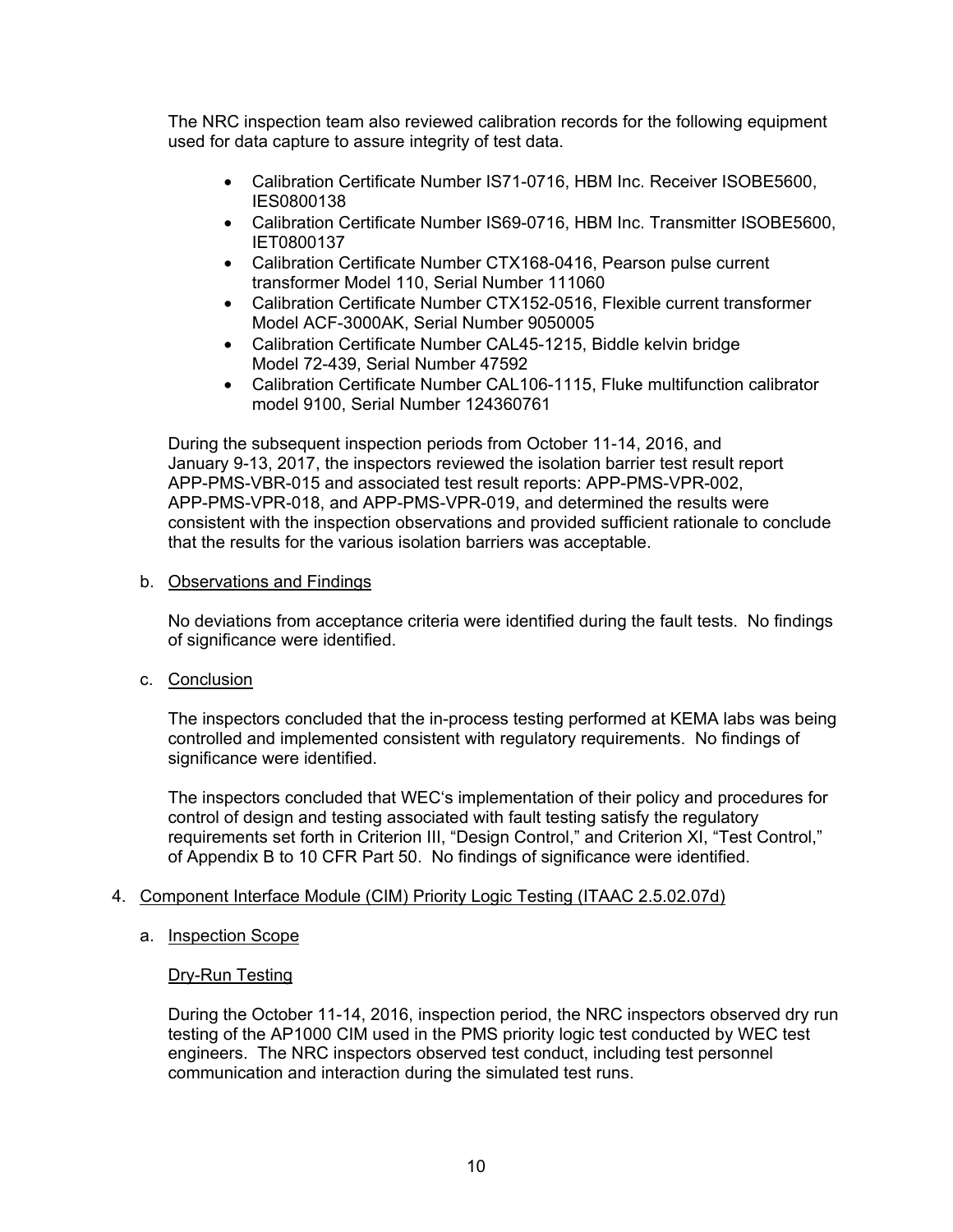## Test Equipment Setup

During the October 11-14, 2016, and January 9-13, 2017, inspection periods, the inspectors reviewed APP-PMS-T1D-037, "Protection and Safety Monitoring System (PMS) to PLS Hardware Interface Channel Integration Test Data Sheets," Appendix B, Revision 5, that describes how to install the Advent/Ovation Interface bus communication simulator (suitcase) interface tool. The PLS suitcase, along with the laptop that serves as the user interface, acts as the Ovation simulator during the testing of the PLS to the PMS interface when PLS signals are required to provide control signals to the CIM.

The inspectors noted that the Standard Input/Output Simulator (SIOS) tool was also used to provide plant data to the PMS and the ARGOS test tool was used to validate the data display outputs based upon display indication and validation.

## System Testing

During the January 9-13, 2017, inspection period, the inspectors interviewed WEC personnel and observed in-process type testing in support of ITAAC 537 (2.5.2.7.d). The testing was being conducted to verify the automatic safety function and the Class 1E manual controls both have priority over the non-Class 1E software-based controls. The testing was performed to evaluate the CIM priority firmware logic in an integrated system configuration. The testing was conducted on VC Summer Unit 3 software baseline 8.2.1 and hardware baseline 8.2.3. The inspectors interviewed the responsible test engineers and reviewed the test procedure, APP-PMS-TIP-080, "Protection and Safety Monitoring System, System Integration Test CIM Priority Test Procedure," Revision 0, January 2017.

The inspectors reviewed the test requirements to verify the test requirements and specifications were based on design/technical documents and established a baseline set of requirements that had been formally reviewed. The inspectors noted that the testing was conducted by the IVV test organization in accordance with PMS Test Plan, APP-PMS-T5-001, "AP1000 Protection and Safety Monitoring System Test Plan." The inspector's also reviewed a portion of CIM priority logic specification with the vendor's staff to confirm the test case adequately executed the CIM priority logic.

The inspectors reviewed the test prerequisites and verified the test configuration record (TCR) was completed, archived and defined the hardware and software configurations. In addition, the inspector's verified additional test wiring identified on the TCR had been installed. The inspectors reviewed the documentation for the software loading and software loading validation records to verify they were in accordance with the TCR.

#### b. Observations and Findings

No findings of significance were identified.

c. Conclusion

The inspectors concluded that WEC's implementation of their policy and procedures for control of design and testing associated with the CIM priority logic testing satisfy the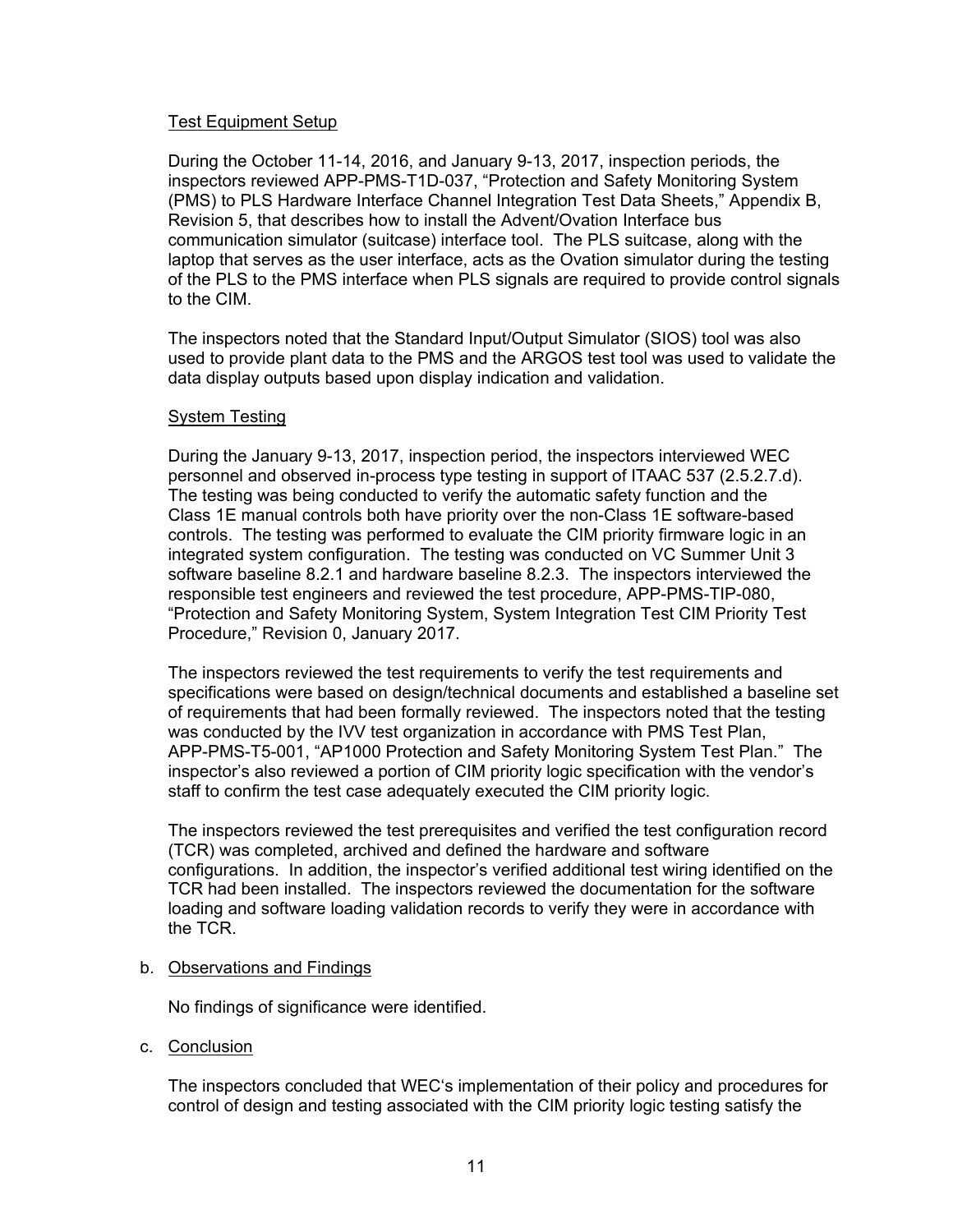regulatory requirements set forth in Criterion III, "Design Control," and Criterion XI, "Test Control," of Appendix B to 10 CFR Part 50. No findings of significance were identified.

# 5. PMS Maximum CPU Engineering Evaluation and Test Control (ITAAC 2.5.02.11)

#### a. Inspection Scope

## PMS Load/Performance Engineering Analysis (ITAAC 2.5.02.11)

During the February 6-9, 2017, inspection period, the inspectors reviewed APP-PMS-GER-004, "AP1000 Protection and Safety Monitoring System AC160 Application CPU Load/Performance Analysis," Revision 1, dated May 2016, and Revision 2, dated January 2017, that provided an evaluation of the performance of the PMS system under maximum load conditions. The analysis focused on the AC160 microprocessors and Common Q platform portion of the PMS system that performs bistable logic, reactor trip, fan out relay, and test functions.

The inspectors noted that Revision 2 of APP-PMS-GER-004 specified use of the China Sanmen software configuration rather than the U.S. domestic software which had been used in earlier versions of the analysis. The inspectors questioned whether the Sanmen version was identical to the application software utilized in the U.S. domestic AP1000 PMS. In response, WEC personnel noted that Corrective Action Prevention and Learning (CAPAL) document 100015670 was created as an outcome of the software hazards analysis (SHA) for the U.S. domestic AP1000 PMS to ensure that the Sanmen software (Baseline 7.11.5) used in Revision 2 of APP-PMS-GER-004 was nearly identical to the current U.S. domestic software (Baseline 8.4). Further inspection activity may be required to review the results of the CAPAL implementation to confirm that the final production level software used for the Maximum CPU Analysis is identical to the software utilized on the U.S. domestic AP1000 PMS.

# PMS Time Response Test Procedure Review (ITAAC 2.5.02.11)

During the February 6-9, 2017, inspection period, the inspection team conducted interviews and reviewed documentation for the PMS time response testing to verify that testing activities were accomplished consistent with regulatory requirements, the current design basis, and in accordance with the WEC quality assurance program. Specifically, the inspection team reviewed APP-PMS-T1P-012, "AP1000 PMS System Integration Test for Time Response Test Procedure" to verify that the test procedure and referenced documentation contained detailed information for the test scope, test setup, input data requirements, and output data expectations. The inspection team noted that the scope of this testing addresses the rack time response, from the point where a signal connects to a PMS rack input to the point where a signal is transmitted from the PMS to another plant system or device.

The inspection team reviewed APP-PMS-J4-020, "AP1000 System Design Specification for the Protection and Safety Monitoring System" and APP-PMS-J1-001, "AP1000 Protection and Safety Monitoring System Functional Requirements" to verify that design specifications and functional requirements relating to time response were addressed in corresponding test cases. The test cases were reviewed to determine if design requirements were either fully or partially addressed with the PMS time response testing procedure. For those requirements that were partially addressed, the inspectors verified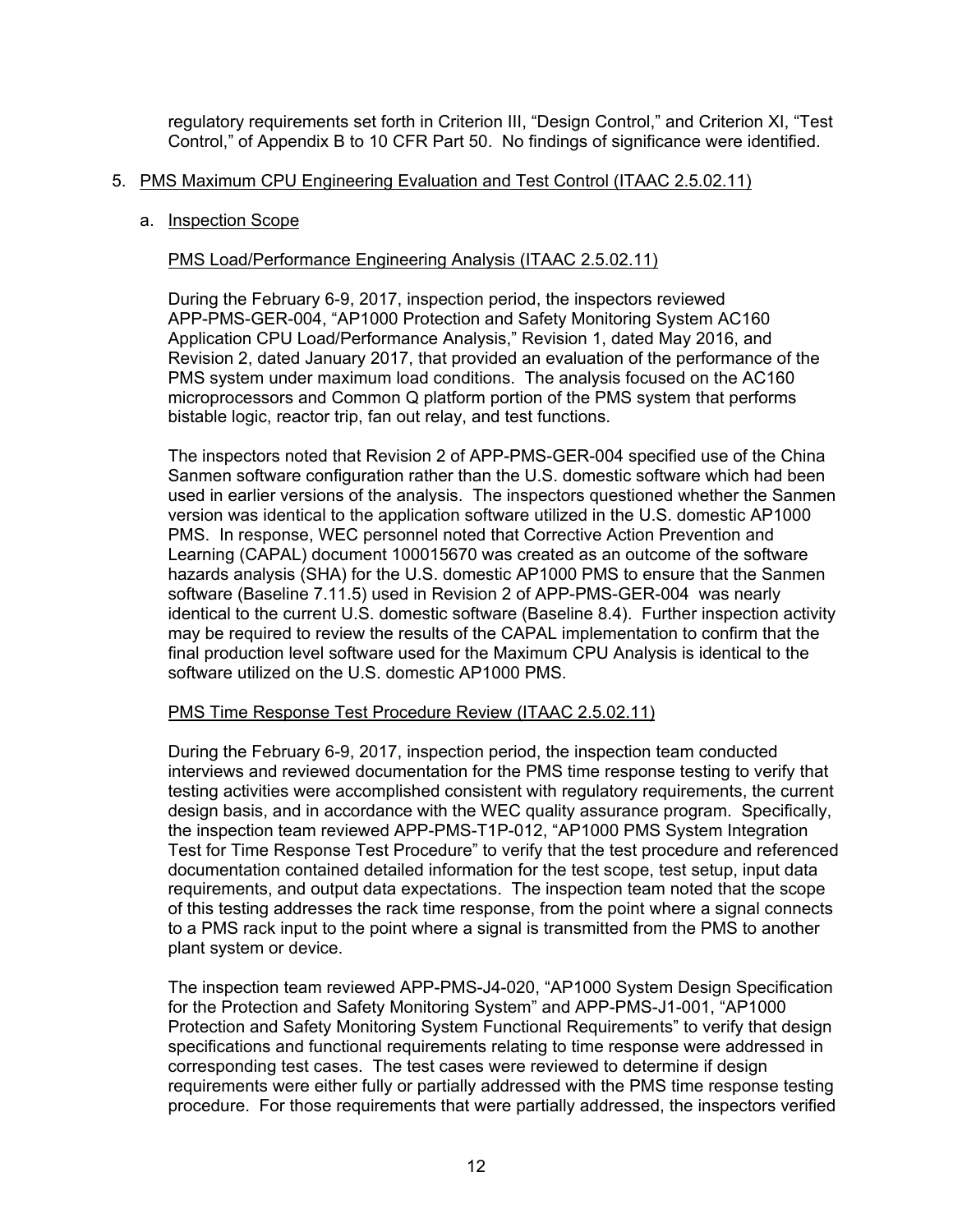that measures were in place to ensure that those requirements would be fully addressed with additional testing. The inspection team also reviewed WNA-CN-00162-WAPP, "AP1000 Protection and Safety Monitoring System Time Response Calculations" to ensure that time response testing acceptance criteria was established in accordance with requirements imposed on the PMS for the calculated response times for reactor trips, engineered safety features (ESF) actuations, and manual actuations, and taking into account propagation delay of input/output (I/O) cards, communications, and worst-case cycle times.

# PMS Time Response Test Performance (ITAAC 2.5.02.11)

The inspectors observed on-going PMS time response testing during the week of February 6-9, 2017. For the on-going testing the PMS was in normal operating status, connected to SIOS, and initial plant conditions at 100 percent rated thermal power. The inspectors observed testing in progress for the automatic reactor trip function for over temperature/delta temperature on channels A and D.

The inspectors reviewed test equipment logs for the three SIOS cabinets in use, the PLS suitcase, and the nuclear instrumentation (NI) signal generators and verified that the equipment was adequately identified and within defined calibration cycles. The inspectors also verified that environmental logs (i.e., temperature and humidity) were appropriately documented.

The inspectors observed the test technicians performing a series of test steps in accordance with the test procedure and verified the technicians were observing and recording relevant test data in the test logs. Communication and coordination between the test technicians was adequate and no anomalies were identified.

#### b. Observations and Findings

No findings of significance were identified.

# c. Conclusions

The inspectors concluded that WEC's implementation of their policy and procedures for control of design and testing associated with the PMS Maximum CPU design engineering analysis thus far satisfy the regulatory requirements set forth in Criterion III, "Design Control," and Criterion XI, "Test Control," of Appendix B to 10 CFR Part 50. No findings of significance were identified, however, as noted above, further inspection activity may be required to review the results of the CAPAL implementation to confirm that the final production level software used for the Maximum CPU Analysis is identical to the software utilized on the U.S. domestic AP1000 PMS.

# 6. PMS On-Going System Integration Testing Review (ITAAC 2.5.02.11)

#### a. Inspection Scope

During the July 18-22, 2016, inspection period, the inspection team reviewed the test procedure and associated test logs used for a Level 2 test of the ESFAS associated with the LCL modules. The inspectors reviewed the test setup and noted the function enable switch on the front of the maintenance and test panel (MTP) was not in the "Enable"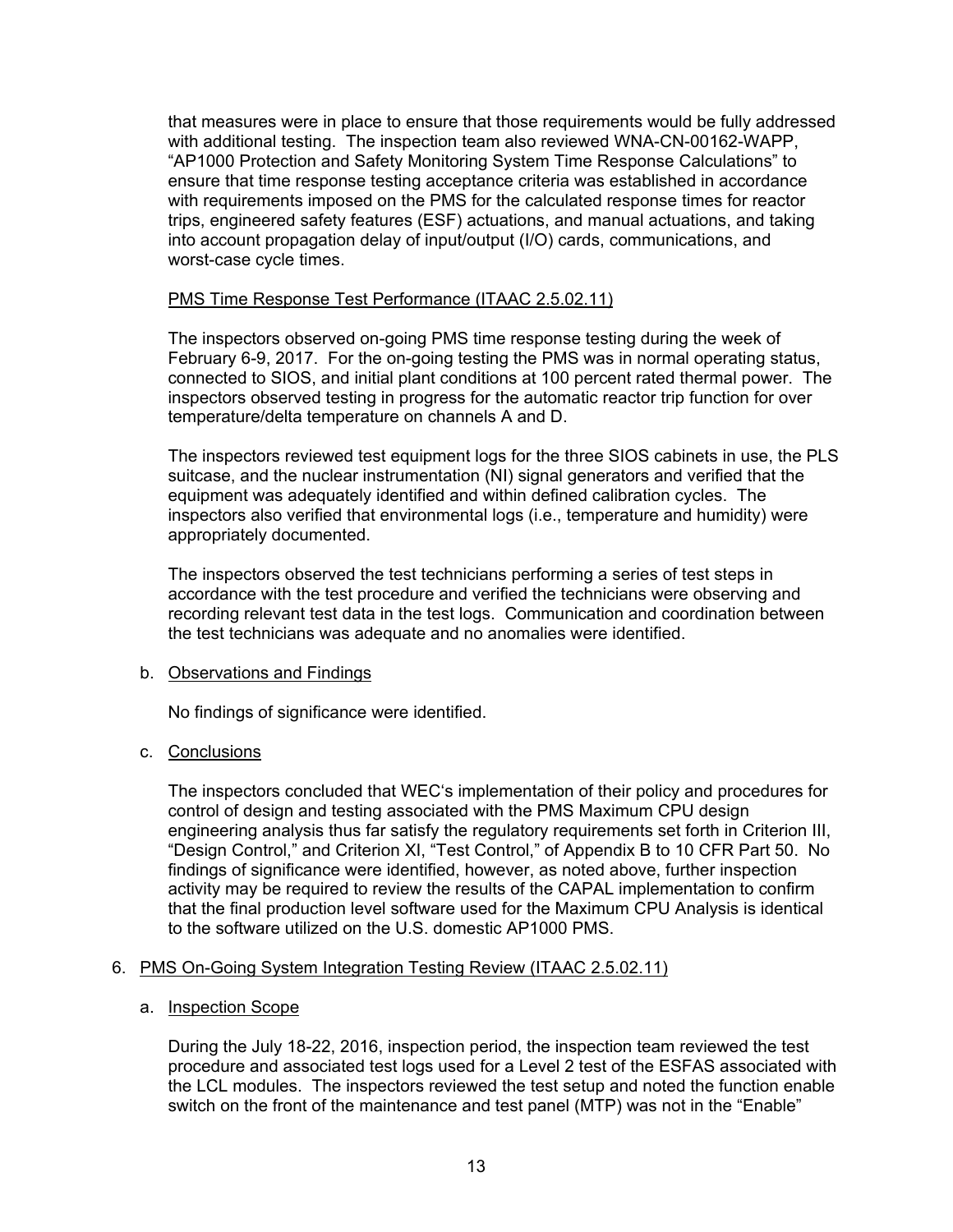state, which allowed test functions and algorithms to be inserted into the LCL microprocessors. The inspector noted several test leads connected to the PMS equipment and requested configuration documentation that documented this specific test configuration. The inspectors reviewed drawing, SKCH-RES-13-8, and determined it did not depict all of the test leads added to the system in the test configuration, nor was there any specific entry in the lifted lead log related to the observed PMS cabinet configuration. As a result, the vendor initiated CAPAL 100398086 to document and evaluate the apparent lack of configuration information. The inspectors did not identify any additional examples of configuration management concerns regarding PMS testing. This was considered a minor issue that was documented to track the CAPAL implementation. The inspectors will consider reviewing the results of the CAPAL evaluation during a future PMS inspection.

## b. Observations and Findings

No findings of significance were identified.

c. Conclusions

The inspectors concluded that WEC's implementation of their policy and procedures for control of testing associated with the system satisfy the regulatory requirements set forth in Criterion XI, "Test Control," of Appendix B to 10 CFR Part 50. No findings of significance were identified, however, one minor issue as noted above, was documented. The NRC may review the results of the CAPAL evaluation related to test configuration control during a future inspection.

# 7. PMS Test Control – ARGOS Test Tool Development (ITAAC 2.5.02.11)

# a. Inspection Scope

During the February 6-9, 2017, inspection period, the inspectors' evaluated the ARGOS tool to confirm compliance with WEC test tool design requirements and software quality assurance practices. Specifically, the inspectors evaluated the IVV tasks performed by the IVV team for the ARGOS software and verified configuration management records for the system were adequately maintained. The IVV tasks were performed to verify the ARGOS software meets the functional requirements and to validate the software through testing. The ARGOS (software and hardware) is a non-safety related tool used to perform IVV testing of the PMS MTP displays and safety displays. The ARGOS tool automatically operates the Human-System Interface (HSI), captures HSI screen images, and compares those images to the expected results providing a pass or fail status.

The inspectors reviewed work instruction, WNA-WI-00376-GEN, "IVV Software Tool Development Process Work Instructions," Revision 5, which provides the instructions for the development of software used for IVV. The inspectors confirmed that the ARGOS tool was categorized correctly as a "Verification Tool" since its outputs are used as verification records.

The inspectors reviewed the Configuration Management Release Report (CMRR) to assess whether the software tool was controlled under configuration management. In addition, the inspectors reviewed the verified CMRR for the ARGOS issued by the IVV group and verified that the IVV task for assessing configuration management had been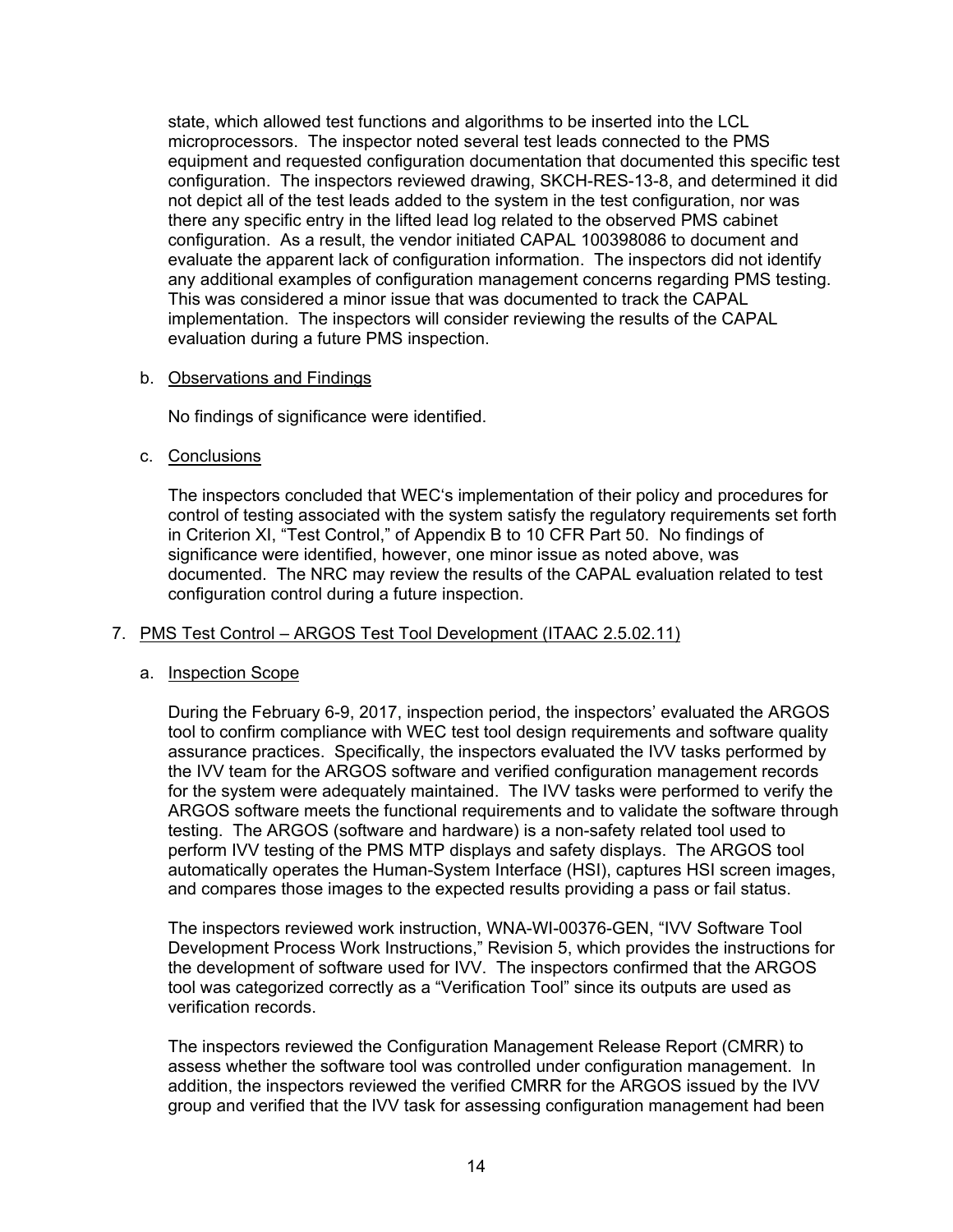completed. The report includes verification records developed and evaluated by the IVV group in support of reaching IVV's acceptance of the associated software release.

The inspectors reviewed the following records that contain the associated IVV technical review of the ARGOS test tool:

- WNA-TR-03831-GEN, "Software Validation Test Procedure of ARGOS", Revision 3, June 26, 2015
- WNA-TR-03831-GEN, "Software Validation Test Procedure of ARGOS", Revision 4, February 22, 2016
- WNA-VR-00442-GEN, "ARGOS Software Verification and Validation Report", Revision 3, April 26, 2015
- WNA-VT-00426-GEN, "IVV Task Report for Verification of Change Drivers During Maintenance Phase of ARGOS," Revision 0, February 24, 2016

The inspectors noted that WNA-VR-00442-GEN discussed the IVV team's recommendation to construct a User's Guide for the ARGOS and an appropriate level of training be implemented due to the complexity of the ARGOS test tool. Although a User's Guide was located, there was no indication that any formal or informal training to operate and/or maintain the ARGOS had been implemented. As a result of this observation, the vendor issued a CAPAL for this issue. This was considered a minor issue by the inspectors, and was documented to track the completion of the CAPAL. The NRC may review the results of the CAPAL evaluation related to ARGOS user guide training during a future inspection.

In addition, the inspectors sampled the ARGOS requirements specification, software requirements specification (SRS) and the Software Design Description for the ARGOS simulator to ensure that system requirements were uniquely identifiable and traceable. The inspector's reviewed the IVV ARGOS Software Verification and Validation Report to verify the IVV verification tasks for these documents were performed and reported.

#### b. Observations and Findings

No findings of significance Identified

c. Conclusions

The inspectors determined that the activities related to development of the ARGOS tool had been adequately performed. The inspector's determined that WEC'S implementation of its policies and procedures that govern IV&V software tool development were consistent with the requirements of Criterion XI, "Test Control," of Appendix B to 10 CFR Part 50. No findings of significance were identified.

## 8. Cyber Security Program Review – Procedural Development

a. Inspection Scope

During the February 6-9, 2017, inspection period, the inspectors reviewed the purchase orders issued to WEC by Southern Nuclear Operating Company (Southern) and SCE&G for work associated with 10 CFR 73.54, "Protection of digital computer and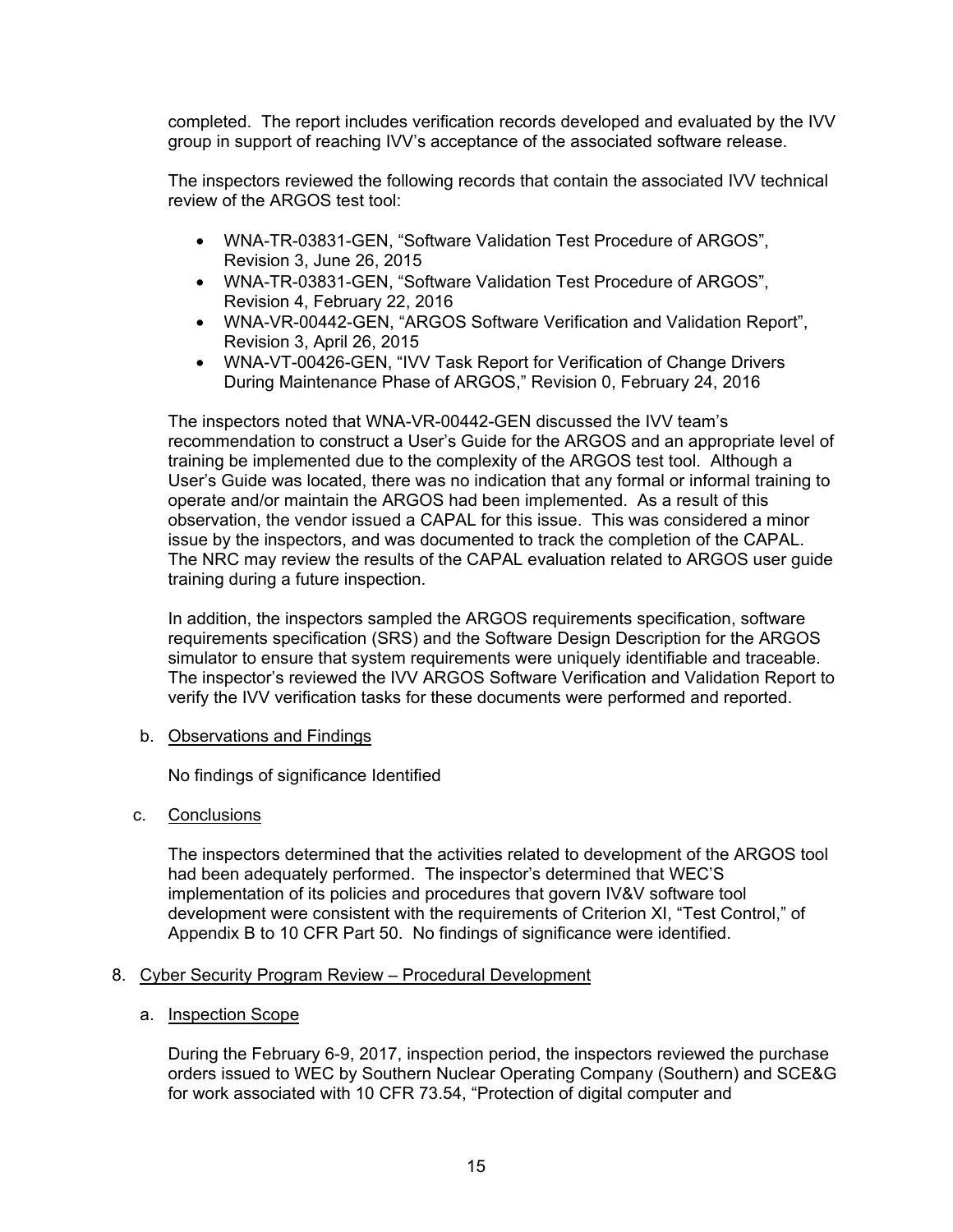communication systems and networks." As noted in inspection report (IR) 99900404/2015-207 (ML15231A229), no purchase orders had been issued to WEC to implement the cyber security requirements as of August 2015. After that NRC inspection, Change Order #1, "Cyber Security," dated December 31, 2015, for Southern Company (Vogtle AP1000 Nuclear Units 3&4) and Change Order #29, "Cyber Security," dated August 24, 2016, for SCE&G (Virgil C. Summer AP1000 Nuclear Units 2&3) were issued to WEC to implement cyber security requirements. A technical description, documented in November 2014, lists those activities to be completed for the remainder of the cyber project. The technical description is referenced in both change orders.

The inspectors reviewed Westinghouse's (WEC's) governing documents that had been approved for use to determine if the documents and organization met the requirements of the Cyber Security Plans of Vogtle Units 3 and 4 and Summer Units 2 and 3. Specifically, the following documents were reviewed:

- APP-GW-Y0-0004, Rev. 1, AP1000 Cyber Security Team,
- APP-GW-Y6-001, Rev. 2, AP1000 Cyber Security Scoping Criteria,
- APP-GW-Y6P-001, Rev. 2, AP1000 Cyber Security Assessment Procedure,
- APP-GW-Y5R-001, Rev. 2, AP1000 Critical System Digital Assets and CDA Report,
- APP-GW-Y4-001, Rev. 0, AP1000 Cyber Security Network Diagram, and
- Purchase Orders for the purchase of Portable Media Mobile Device security equipment for Vogtle and Summer.

The NRC requested information related to the digital components that have been delivered to warehouses onsite. WEC considers these items scoped digital assets (SDAs). WEC defines a SDA as a, "a digital component, assembly or system that has been identified and assessed as a CDA by the procedures established in the APP-GW-Y6H-001, "AP1000 Cyber Security Assessment Plan," but either not yet installed in the construction plant, or installed but not required to perform a critical function or support a critical system function." APP-GW-Y5-001, "AP1000 Cyber Security Integrity Requirements," Revision 0, dated September 2016, establishes the requirements that shall be used to achieve a high assurance, by providing requirements for physical access, that SDAs will be physically protected and controlled during warehouse storage. In accordance with this procedure, SDAs require protection from receipt and storage (Stage 2) to testing and turnover (Stage 4). While the majority of SDAs have been shipped to warehouse storage; procedures specifically addressing how SDAs are required to be stored have not been developed or implemented to address the requirements identified in APP-GW-Y5-001. WEC is currently working on the development of implementing procedures and is utilizing WECTEC procedure NPP 10-01, "Material, Receipt, Storage, and Control" for the storage and control of current SDAs. The NRC will verify these controls when implemented.

The technical report listed six known design changes to incorporate cyber security activities through the project. These include:

- Level 4 to Level 2 data diode implementation
- Cyber Security Monitoring System (CYS) implementation
- Final selection of antivirus product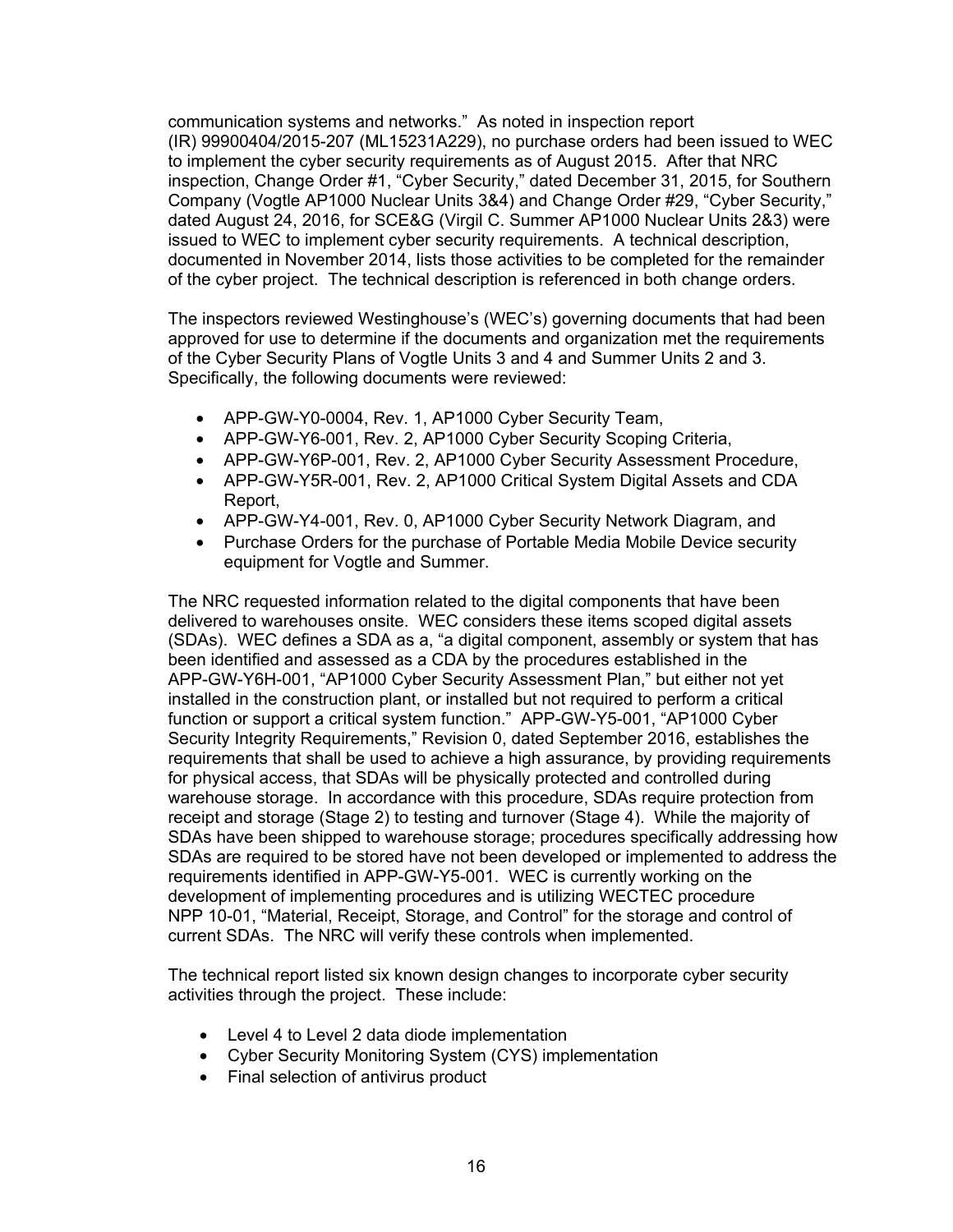- Update of commodity design specifications and/or purchase order requirements to show the cyber security requirements flow down
- Creation of CYS as a stand-alone system (4858)
- Update of I&C criteria documents to define acceptable interfaces.

During this inspection, one design change proposal (DCP) that had been completed, DCP 4858, "Introduction of Cyber Security Monitoring System (CYS) system designator," Revision 0, dated September 5, 2014. The team reviewed this DCP and found it adequate.

## b. Observation and Findings

One issue was identified with the implementation of APP-GW-Y0-004, "AP1000 Cyber Security Team." Specifically, Section 2.1 states "The individuals on the Cyber Security Team must possess a strong knowledge of one or more areas listed in this section. Collectively, the team must possess knowledge in all of the areas listed in this section."

Section 2.1.3 lists Physical Security and Emergency Preparedness as areas that require individuals with a strong knowledge of physical security and emergency preparedness systems and programs.

The inspectors requested a list of individuals who were fulfilling the knowledge requirements of Section 2.1 and were initially provided a list that only contained a single individual as fulfilling the knowledge requirements of both Physical Security and Emergency Preparedness. The inspectors acknowledged that the individual possessed strong knowledge in Physical Security, however, they questioned his emergency preparedness knowledge. This list was then revised to include several more individuals, however, when the inspectors reviewed their resumes and emergency preparedness qualifications, none of the individuals had ever worked in an emergency preparedness department at an operating nuclear power plant, had a degree in either emergency preparedness or a related field (e.g. health physics, etc.) or had any experience in emergency preparedness outside of setting up the communications systems for communicating between the site and offsite authorities. There was no indication that any of the individuals on the Cyber Security Team had what could be considered a strong knowledge of emergency preparedness systems and programs.

There is a Purchase Order from both Vogtle and Summer that states "Cyber security controls provided in Regulatory Guide 5.71, Revision 0, guidance must be addressed for every critical digital system/critical digital asset (CDA) in the plant, and as such, making it compliant with the new regulation."

RG 5.71, Appendix A, Section 3.1.2, "Cyber Security Team," (CST) states that the roles and responsibilities of the cyber security team includes, "performing or overseeing each stage of cyber security management processes." This section also requires that a CST consist of individuals with a broad knowledge in multiple areas, including, emergency preparedness systems and programs. Furthermore, Section A.3.1.3, "Identification of Critical Digital Assets," states that to identify CDA's the CST, "Identified and documented plant systems, equipment, communication systems, and networks that are associated with the safety security and emergency preparedness (SSEP) functions described in 10 CFR 73.54(a)(1), as well as the support systems associated with these SSEP functions."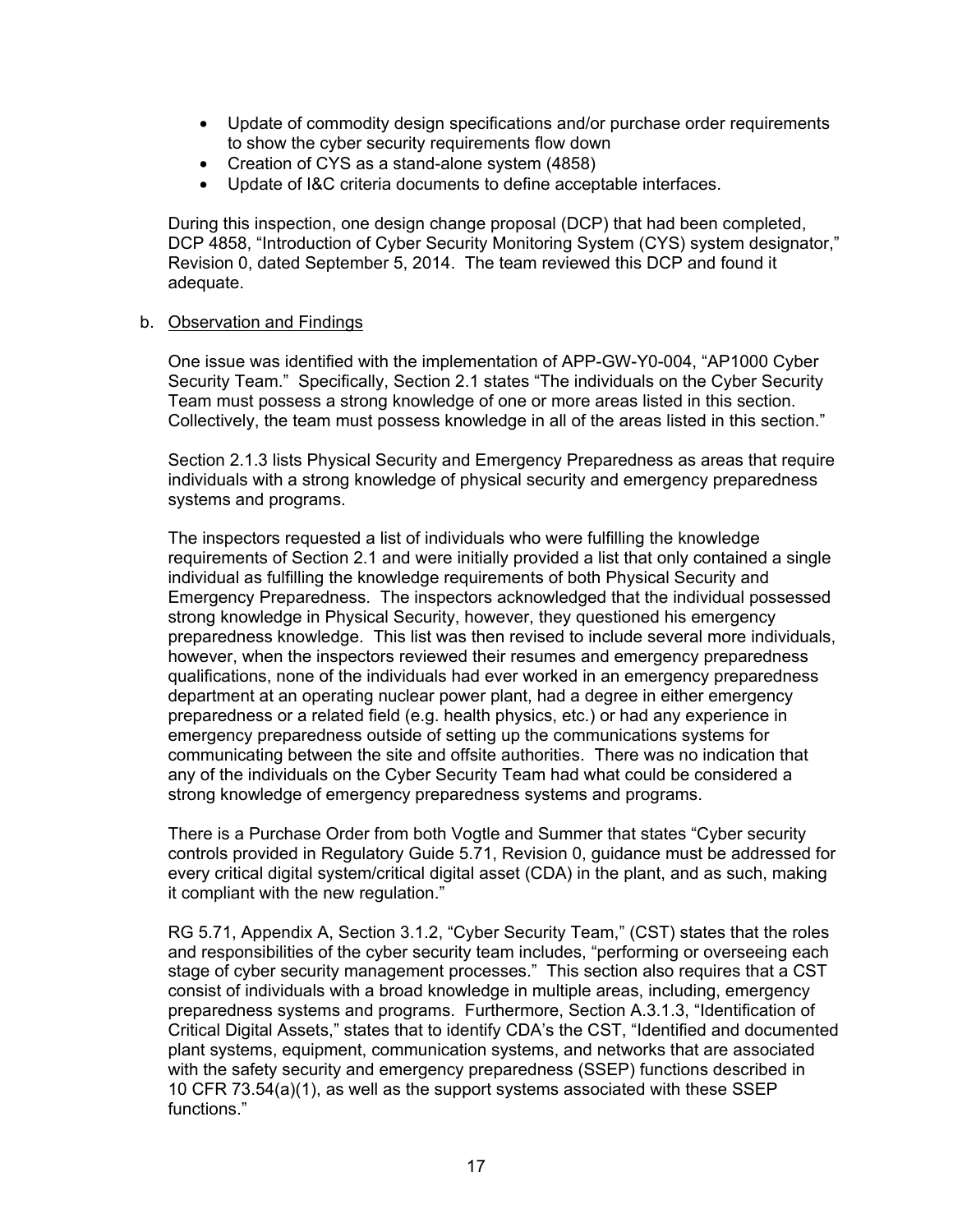APP-GW-Y0-004, "AP1000 Cyber Security Team," Revision 1, dated June 2016, Section 2.1, "Knowledge-Base Requirements," states that individuals on the cyber security team must possess a strong knowledge of one or more areas listed in this section. Collectively, the team must possess knowledge of all areas listed in this section." Section 2.1.3, "Physical Security and Emergency Preparedness," states that this "includes the site's physical security and emergency preparedness systems and programs."

WEC staff stated that although they are performing work in accordance with purchase orders from Vogtle and Summer, that work is not being performed to explicitly satisfy the licensee's requirements for compliance to 10 CFR 73.54, "Protection of digital computer and communication systems and networks." Specially, the CST necessary to comply with aspects of 10 CFR 73.54 and RG 5.71 are Vogtle and Summer's CST, and not the CST discussed by WEC in their governing procedures. The NRC inspection team is requesting internal legal guidance on the purchase order requirements passed down from Vogtle and Summer to WEC to determine 10 CFR 73.54 applicability to the vendor.

The NRC concluded that WEC's implementation of cyber security-related requirements is an unresolved item 99900404/2015-209-01 pending review of purchase order documents.

c. Conclusions

During the February 6-9, 2017, inspection period, the inspectors reviewed the purchase orders issued to WEC by Southern Nuclear Operating Company (Southern) and SCE&G for work associated with 10 CFR 73.54, "Protection of digital computer and communication systems and networks." The inspectors reviewed Westinghouse's (WEC's) governing documents that had been approved for use to determine if the documents and organization met the requirements of the Cyber Security Plans of Vogtle Units 3 and 4 and Summer Units 2 and 3. The inspectors also reviewed the WEC procedures developed to guide the WEC Staff with performing cyber security related activities. The NRC concluded that WEC's implementation of cyber security-related items are an unresolved item 99900404/2015-209-01 pending review of purchase order documents.

# 9. Entrance and Exit Meetings

On July 18, 2016, the inspectors presented the inspection scope during an entrance meeting with Mr. Jan Dudiak, Director, Automation and Field Services, of WEC, and other WEC personnel. On February 9, 2017, the inspectors presented a debrief of the inspection activities to Mr. Gary Brassart, Vice-President, New Plant Automation, and other WEC personnel. On March 30, 2017, the inspectors conducted a formal exit meeting to convey the overall inspection results via conference call with Mr. Gary Brassart, Vice-President, New Plant Automation, and other WEC personnel.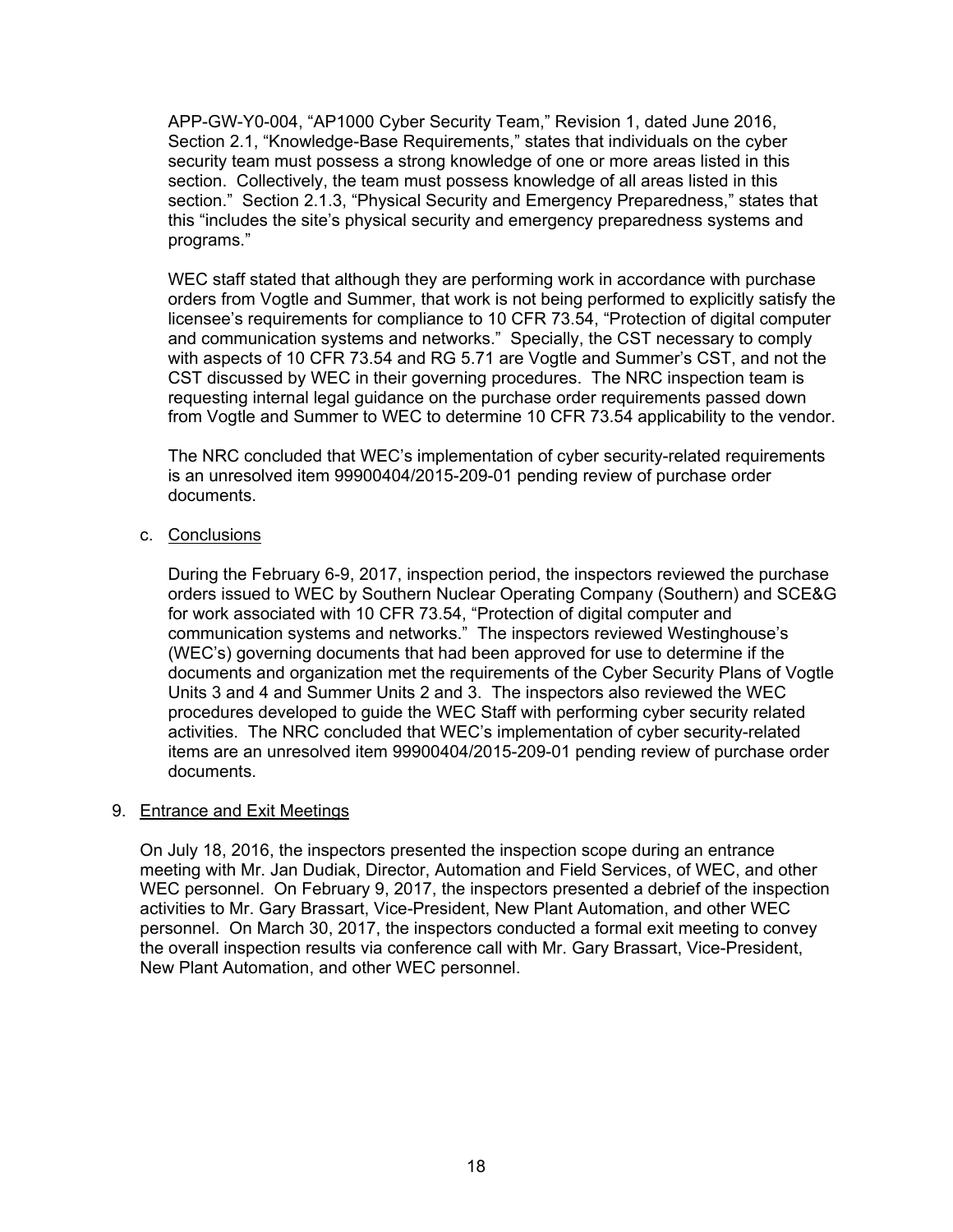# **ATTACHMENT**

# 1. PERSONS CONTACTED AND NRC STAFF INVOLVED:

| <b>Name</b>              | <b>Affiliation</b> | 07/18/16<br><b>Entrance</b> | 02/09/17<br><b>Debrief</b> | 03/30/17<br><b>Exit</b> | Interviewed             |
|--------------------------|--------------------|-----------------------------|----------------------------|-------------------------|-------------------------|
| Gary Brassart            | <b>WEC</b>         |                             | X                          | $\sf X$                 |                         |
| Jan Dudiak               | <b>WEC</b>         | X                           |                            | $\overline{\mathsf{X}}$ |                         |
| Stephen Packard          | <b>WEC</b>         | $\overline{\mathsf{x}}$     |                            | $\overline{\mathsf{x}}$ |                         |
| Dale Harmon              | <b>WEC</b>         | X                           |                            |                         |                         |
| <b>Gregory Glenn</b>     | <b>WEC</b>         | $\overline{\mathsf{x}}$     | $\frac{x}{x}$              | $\sf X$                 | X                       |
| Sarah DiTomasso          | WEC                | $\overline{\mathsf{x}}$     | $\overline{\mathsf{x}}$    | $\overline{\mathsf{X}}$ | $\overline{\mathsf{X}}$ |
| <b>Bob Hirmanpour</b>    | <b>SNC</b>         | $\overline{\mathsf{x}}$     |                            | $\overline{\mathsf{x}}$ | $\overline{\mathsf{x}}$ |
| Pietro Porco             | <b>WEC</b>         | $\overline{\mathsf{x}}$     |                            |                         | $\overline{\mathsf{x}}$ |
| Suresh                   | <b>WEC</b>         | X                           |                            |                         | X                       |
| Channarasappa            |                    |                             |                            |                         |                         |
| Ron Wessel               | <b>WEC</b>         | X                           |                            |                         | $\pmb{\mathsf{X}}$      |
| Roger Costantino         | <b>WEC</b>         |                             | X                          |                         | $\overline{\mathsf{x}}$ |
| <b>Brian Domitrovich</b> | <b>WEC</b>         |                             | $\overline{\mathsf{x}}$    |                         | $\overline{\mathsf{x}}$ |
| Darryl Muetzel           | <b>WEC</b>         | X                           |                            |                         | $\overline{\mathsf{x}}$ |
| <b>Rick Paese</b>        | <b>WEC</b>         |                             | $\sf X$                    |                         |                         |
| Craig Watson             | <b>WEC</b>         | X                           |                            |                         |                         |
| <b>Randolf Copeland</b>  | SCE&G              | $\overline{\mathsf{x}}$     |                            |                         | X                       |
| <b>Chris Crefeld</b>     | <b>WEC</b>         |                             | X                          | X                       |                         |
| Mike Stam                | <b>WEC</b>         |                             |                            | $\overline{\mathsf{x}}$ |                         |
| John Wiessmann           | <b>WEC</b>         | X                           |                            |                         |                         |
| Greg Cesare              | <b>WEC</b>         | $\overline{\mathsf{x}}$     |                            |                         |                         |
| Don Durkosh              | <b>WEC</b>         |                             |                            | X                       |                         |
| Jerry Money              | SCE&G              | $\frac{X}{X}$               |                            |                         | $\underline{X}$         |
| <b>Stanley Cheyne</b>    | <b>WEC</b>         |                             |                            |                         | $\overline{\mathsf{x}}$ |
| Louis Jesso              | <b>WEC</b>         | $\overline{\mathsf{x}}$     |                            |                         | $\overline{\mathsf{x}}$ |
| Mark Stofko              | <b>WEC</b>         | $\overline{\mathsf{x}}$     |                            |                         |                         |
| Paul Russ                | <b>WEC</b>         |                             |                            | X                       | X                       |
| Matt Shakun              | <b>WEC</b>         |                             |                            | X                       |                         |
| Maryna Tyrpak            | <b>WEC</b>         |                             | X                          |                         |                         |
| Gary Osborn              | <b>WEC</b>         |                             | $\overline{\mathsf{x}}$    |                         |                         |
| Mark Mamo                | <b>SNC</b>         |                             | $\overline{\mathsf{x}}$    |                         |                         |
| Ken Lunz                 | <b>WEC</b>         | X                           | $\overline{\mathsf{x}}$    |                         |                         |
| <b>Kevin McNulty</b>     | <b>WEC</b>         |                             |                            |                         | X                       |
| Jason Zielinski          | <b>WEC</b>         |                             |                            |                         | $\overline{\mathsf{x}}$ |
| David Tyler              | <b>WEC</b>         |                             |                            |                         | X                       |
| Mike Vallarta            | <b>WEC</b>         |                             |                            |                         | $\overline{\mathsf{x}}$ |
| <b>Chris Srock</b>       | <b>WEC</b>         |                             | X                          |                         |                         |
| Dave Malarik             | <b>WEC</b>         |                             |                            | X                       |                         |
| <b>Brandon Neff</b>      | <b>WEC</b>         |                             |                            |                         | Χ                       |
| Dave Jarosh              | <b>WEC</b>         |                             |                            | X                       |                         |
| Miguel Vallaria          | <b>WEC</b>         |                             |                            |                         | X                       |
| James Vandzura           | <b>WEC</b>         |                             |                            |                         | $\overline{\mathsf{x}}$ |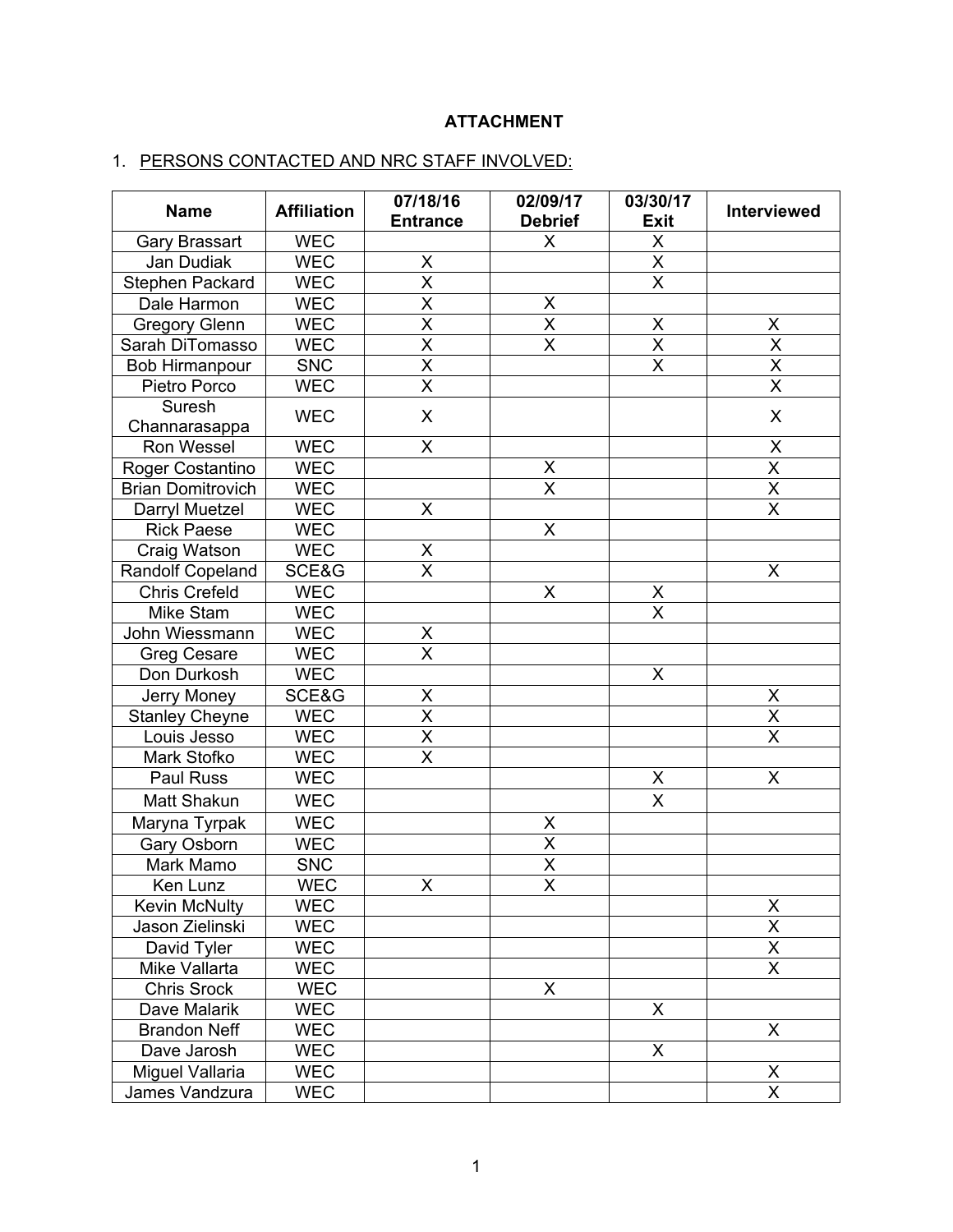| <b>Name</b>                  | <b>Affiliation</b> | 07/18/16<br><b>Entrance</b> | 02/09/17<br><b>Debrief</b> | 03/30/17<br><b>Exit</b>         | Interviewed             |
|------------------------------|--------------------|-----------------------------|----------------------------|---------------------------------|-------------------------|
| <b>Chris Schiebel</b>        | <b>WEC</b>         |                             |                            |                                 |                         |
| David Lucas                  | <b>WEC</b>         |                             |                            |                                 | $\frac{X}{X}$           |
| Aaron Taylor                 | <b>WEC</b>         |                             |                            |                                 | $\overline{\mathsf{x}}$ |
| <b>Kresimir</b><br>Starcevic | <b>KEMA</b>        |                             |                            |                                 | $\mathsf{X}$            |
| Luiz Almada                  | <b>KEMA</b>        |                             |                            |                                 | $\sf X$                 |
| Sergio lacovella             | <b>KEMA</b>        |                             |                            |                                 | $\overline{\mathsf{x}}$ |
| Sean Cox                     | <b>KEMA</b>        |                             |                            |                                 | $\overline{\mathsf{x}}$ |
| Thoai Le                     | <b>KEMA</b>        |                             |                            |                                 | $\overline{\mathsf{x}}$ |
| Aung Lwin                    | <b>SCANA</b>       |                             |                            |                                 | $\overline{\mathsf{X}}$ |
| Zee Sultan                   | <b>SNC</b>         |                             |                            |                                 | $\overline{\mathsf{x}}$ |
| Jim Hughes                   | <b>SNC</b>         |                             |                            | X                               |                         |
| Helen Agha                   | <b>SNC</b>         |                             |                            | $\overline{\mathsf{x}}$         |                         |
| Joni Falascino               | <b>WEC</b>         |                             |                            | $\overline{\mathsf{x}}$         |                         |
| <b>Brian McIntyre</b>        | <b>WEC</b>         |                             |                            | $\overline{\mathsf{x}}$         |                         |
| Andrew Rahn                  | <b>SCANA</b>       |                             |                            | $\overline{\mathsf{x}}$         |                         |
| <b>Mike Shaffer</b>          | <b>WEC</b>         |                             |                            | $\overline{\mathsf{x}}$         |                         |
| Catherine Sejvar             | <b>WEC</b>         |                             |                            | $\overline{\mathsf{x}}$         |                         |
| Jonathan<br>Golndski         | <b>WEC</b>         |                             |                            | X                               |                         |
| Frank Purdy                  | <b>SCANA</b>       |                             |                            |                                 |                         |
| <b>Greg Downs</b>            | <b>SCANA</b>       | $\frac{x}{x}$               |                            |                                 |                         |
| Jason<br>Weathersby          | <b>SCANA</b>       |                             |                            |                                 |                         |
| <b>Michael Brown</b>         | <b>NRC</b>         |                             |                            | X                               |                         |
| Kim Lawson-<br>Jenkins       | <b>NRC</b>         |                             |                            | X                               |                         |
| <b>Stacy Smith</b>           | <b>NRC</b>         |                             |                            |                                 |                         |
| Calvin Cheung                | <b>NRC</b>         |                             |                            |                                 |                         |
| Robert Mathis III            | <b>NRC</b>         |                             | X                          | $\frac{\mathsf{X}}{\mathsf{X}}$ |                         |
| <b>Greg Galletti</b>         | <b>NRC</b>         | $\frac{X}{X}$               | $\overline{\mathsf{x}}$    | $\overline{\mathsf{x}}$         |                         |
| Lisa Castelli                | <b>NRC</b>         |                             |                            | $\overline{\mathsf{x}}$         |                         |
| William<br>Roggenbrodt       | <b>NRC</b>         | X                           | $\overline{X}$             | X                               |                         |
| <b>Tim McGinty</b>           | <b>NRC</b>         |                             | X                          |                                 |                         |
| <b>Terry Jackson</b>         | <b>NRC</b>         |                             | $\overline{\mathsf{x}}$    |                                 |                         |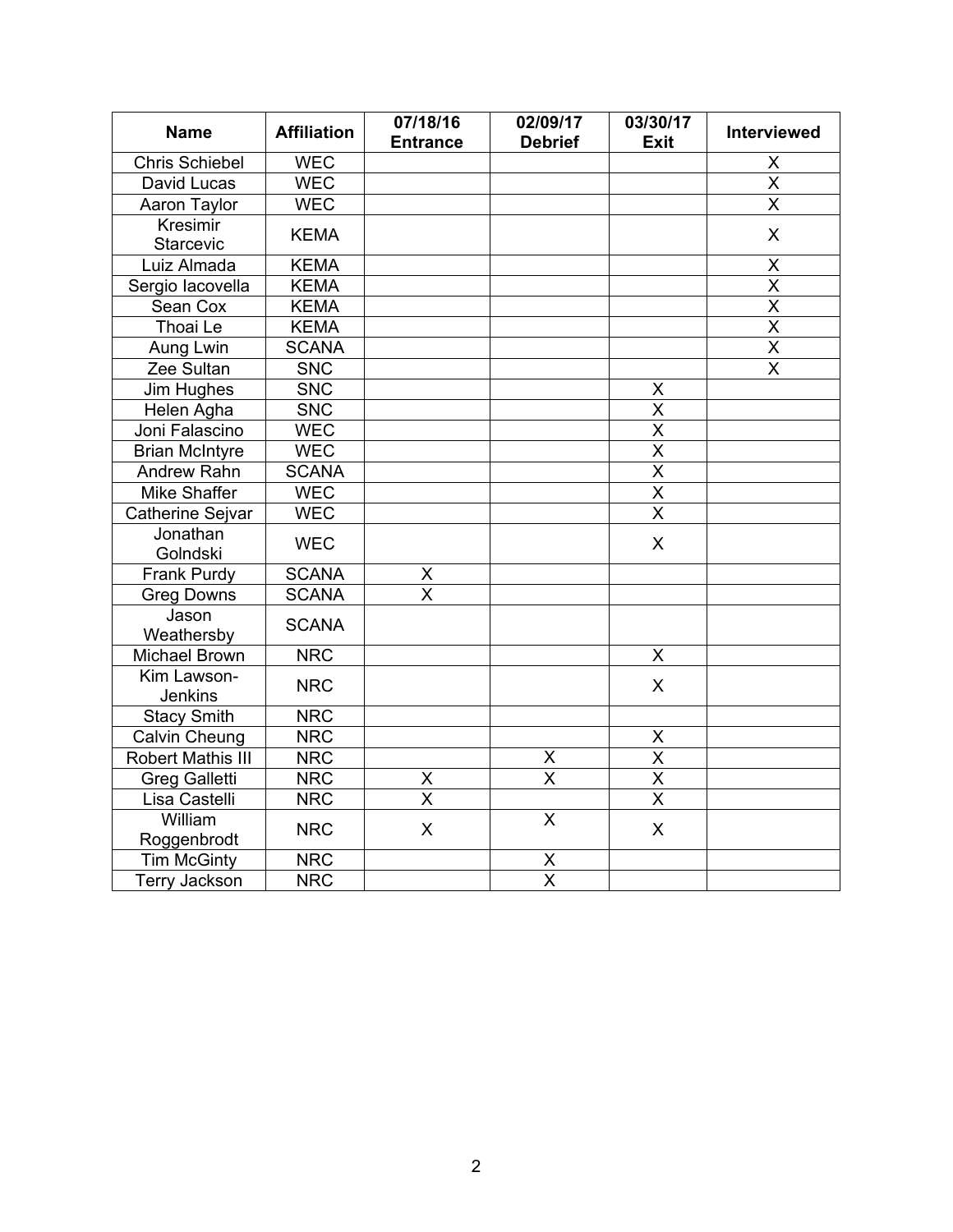# 2. INSPECTION PROCEDURES USED:

IP 43002, "Routine Inspections of Nuclear Vendors," dated July 15, 2013

IP 60001.22, "Inspection of Digital Instrumentation and Control (DI&C) System/Software Design Acceptance Criteria (DAC)-Related ITAAC," dated December 19, 2011

# 3. LIST OF ITEMS OPENED, CLOSED, AND DISCUSSED:

| <b>Item Number</b>   | <b>Status</b> | Tvpe       | <b>Description</b> | <b>Applicable ITAAC</b>      |
|----------------------|---------------|------------|--------------------|------------------------------|
| 99900404/2015-204-01 | closed        | <b>NON</b> | Criterion III      | 2.5.02.07a and<br>2.5.02.07e |
| 99900404/2015-209-01 | opened        | JRI        | 10 CFR 73.54       | none                         |

# 4. INSPECTIONS, TESTS, ANALYSES, AND ACCEPTANCE CRITERIA:

The U.S. Nuclear Regulatory Commission (NRC) inspectors identified the following ITAAC related to components being designed, manufactured, and tested at Westinghouse Electric Company (WEC). For the ITAAC listed below, the inspectors reviewed WEC's quality assurance (QA) controls in the areas of design control, test control, inspection, and corrective actions. The ITAAC design commitments referenced below are for future use by the NRC staff during the ITAAC closure process; the listing of these ITAAC design commitments does not constitute that they have been met and/or closed.

This section of the inspection report lists the ITAAC that are applicable to the inspector's scope of review during this inspection period. These activities are associated with ITAAC 2.5.02.07a, 2.5.02.07d, 2.5.02.07e, 2.6.3.4b, and 2.5.02.11.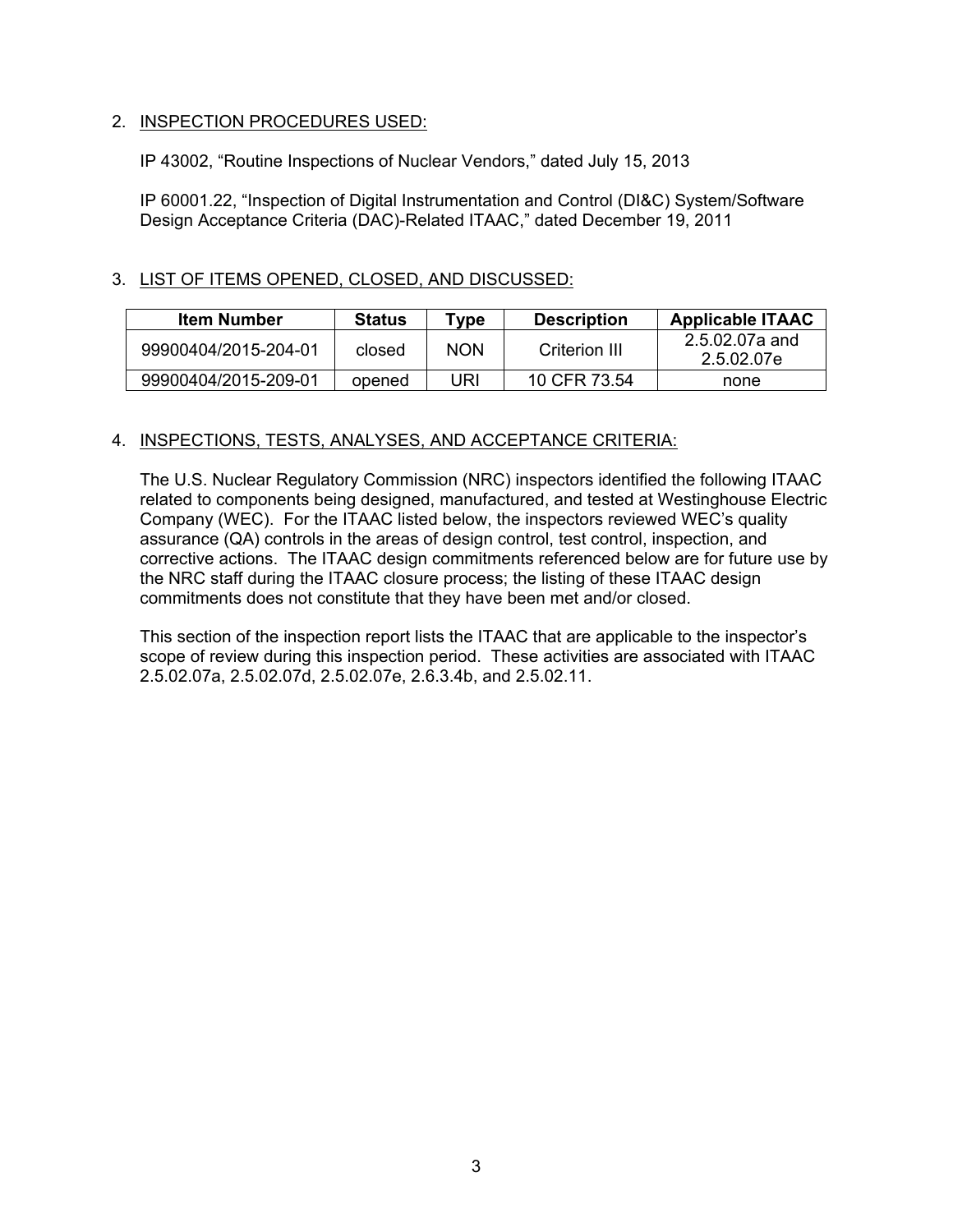| <b>ITAAC</b><br><b>Index No.</b> | <b>ITAAC</b><br><b>Section No.</b> | <b>Design Commitment</b>                                                                                                                                            | <b>Inspections, Tests,</b><br><b>Analyses</b>                                                                                                               | <b>Acceptance</b><br><b>Criteria</b>                                                                                                                                                    |
|----------------------------------|------------------------------------|---------------------------------------------------------------------------------------------------------------------------------------------------------------------|-------------------------------------------------------------------------------------------------------------------------------------------------------------|-----------------------------------------------------------------------------------------------------------------------------------------------------------------------------------------|
|                                  |                                    |                                                                                                                                                                     |                                                                                                                                                             |                                                                                                                                                                                         |
| 534                              | 2.5.02.07a                         | 7a The PMS provides<br>process to the PLS<br>through isolation<br>devices.                                                                                          | Type tests,<br>analyses, or a<br>combination of type<br>tests and analyses<br>of the isolation<br>devices will be<br>performed.                             | A report exists<br>and concludes<br>that the isolation<br>devices prevent<br>credible faults<br>from propagating<br>into the PMS                                                        |
| 537                              | 2.5.02.07d                         | 7d The PMS ensures<br>that the automatic<br>safety function and the<br>Class 1E manual<br>controls both have<br>priority over the<br>non-Class 1E soft<br>controls. | Type tests,<br>analyses, or a<br>combination of type<br>tests and analyses<br>of the PMS manual<br>control circuits and<br>algorithms will be<br>performed. | A report exists<br>and concludes<br>that the<br>automatic safety<br>function and the<br>Class 1E manual<br>controls both<br>have priority<br>over the<br>non-Class 1E<br>soft controls. |
| 538                              | 2.5.02.07e                         | 7e The PMS receives<br>signals from non-safety<br>equipment that<br>provides interlocks for<br><b>PMS</b> test functions<br>through isolation<br>devices.           | Type tests,<br>analyses, or a<br>combination of type<br>tests and analyses<br>of the isolation<br>devices will be<br>performed.                             | A report exists<br>and concludes<br>that the isolation<br>devices prevent<br>credible faults<br>from propagating<br>into the PMS.                                                       |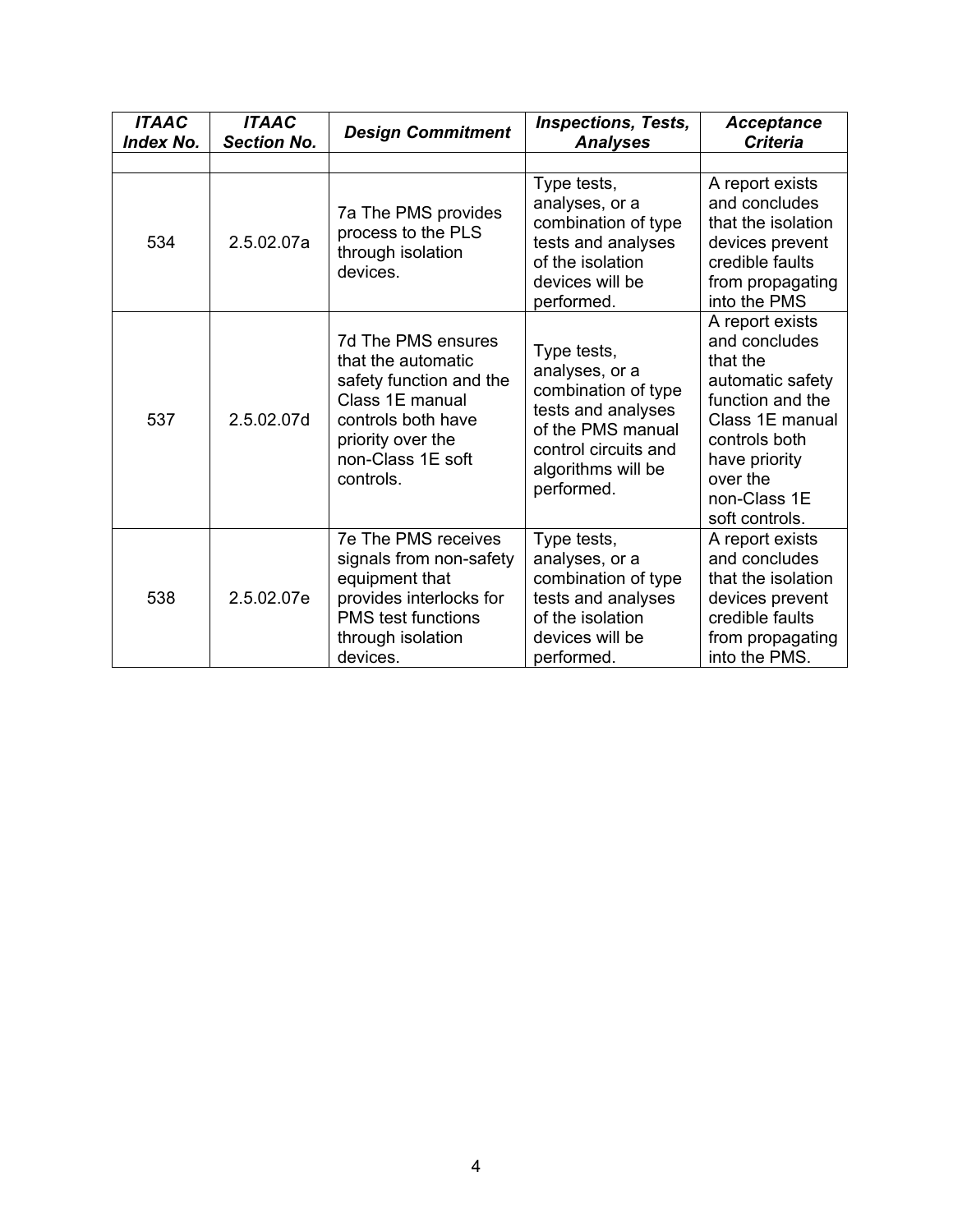| 602 | 2.6.03.04b | 4b The IDS provides<br>electrical isolation<br>between the non-Class<br>1E ac power system<br>and the non-Class 1E<br>lighting in the MCR.                                                                                                                                                                                                                                                                                                                    | Type tests,<br>analyses, or a<br>combination of type<br>tests and analyses<br>of the isolation<br>devices will be<br>performed. | A report exists<br>and concludes<br>that the battery<br>chargers,<br>Regulating<br>transformers,<br>and isolation<br>fuses prevent<br>credible faults<br>from propagating<br>into the IDS.                                                                                                                                                                                                                                                                                                                                                                                                                                                                                   |
|-----|------------|---------------------------------------------------------------------------------------------------------------------------------------------------------------------------------------------------------------------------------------------------------------------------------------------------------------------------------------------------------------------------------------------------------------------------------------------------------------|---------------------------------------------------------------------------------------------------------------------------------|------------------------------------------------------------------------------------------------------------------------------------------------------------------------------------------------------------------------------------------------------------------------------------------------------------------------------------------------------------------------------------------------------------------------------------------------------------------------------------------------------------------------------------------------------------------------------------------------------------------------------------------------------------------------------|
| 550 | 2.5.02.11  | 11. The PMS hardware<br>and software is<br>developed using a<br>planned design<br>process which provides<br>for specific design<br>documentation and<br>reviews during the<br>following life cycle<br>stages:<br>a) Not used<br>b) System definition<br>phase<br>c) Hardware and<br>software development<br>phase, consisting of<br>hardware and software<br>design and<br>implementation<br>d) System integration<br>and test phase<br>e) Installation phase | Inspection will be<br>performed of the<br>process used to<br>design the hardware<br>and software.                               | A report exists<br>and concludes<br>that the process<br>defines the<br>organizational<br>responsibilities,<br>activities, and<br>configuration<br>management<br>controls for the<br>following:<br>a) Not used.<br>b) Specification<br>of functional<br>requirements.<br>C)<br>Documentation<br>and review<br>of hardware and<br>software.<br>d) Performance<br>of system tests<br>and the<br>documentation<br>of system test<br>results, including<br>a response time<br>test performed<br>under maximum<br>CPU loading<br>to demonstrate<br>that the PMS<br>can fulfill its<br>response time<br>criteria.<br>e) Performance<br>of installation<br>tests and<br>inspections. |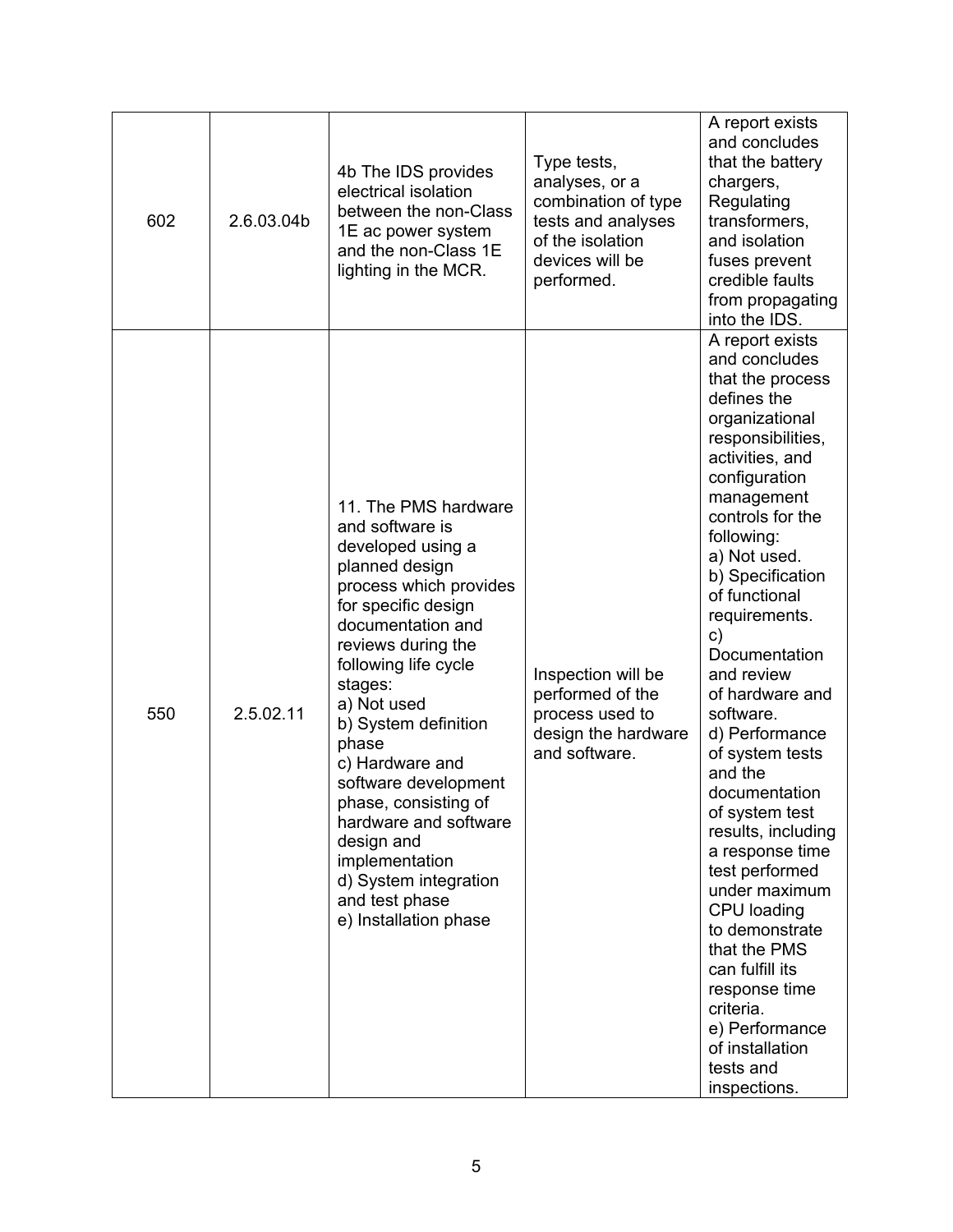# DOCUMENTS REVIEWED:

AP1000 PMS Shift Status Test Report, TS31-078, dated July 20, 2016.

AP100-PMS-T5-001, AP1000 Protection and Safety Monitoring System Test Plan," Revision 5, dated July 2015.

APP-GW-GE-005, "AP1000 Standard Methodology for Fault Testing of Instrumentation and Controls Isolation Barriers", Revision 0, dated March 2016.

APP-GW-GE-005, "AP1000 Standard Methodology for Fault Testing of Instrumentation and Controls Isolation Barriers," Revision 1, dated June 2016.

APP-PMS-VPY-004, "Evaluation of Impact of Components Added to AP1000 PSMS Isolation Barrier on Existing Equipment Qualification Documentation," Revision 0, dated May 2013.

APP-PMS-VPR-002, "Class 1E/Non-Class 1E Test Report for Fault Testing of AP1000 PMS Isolation Barriers," Revision 2, dated July 2014.

APP-PMS-T1P-038, "AP1000 Protection and Safety Monitoring System Isolation Barrier Maximum Credible Fault Test Procedure," Revision 1, dated June 9, 2016.

APP-PMS-T1P-039, "AP1000 Protection and Safety Monitoring System Isolation Barrier Short Circuit/Open Circuit/Grounded Circuit Test Procedure," Revision 1, dated April 14, 2016.

APP-PMS-T5-006, "AP1000 Protection and Safety Monitoring System Isolation Barrier IEEE Standard 384-1981 Fault Test Plan," Revision 1, dated June 2016.

APP-PMS-T1P-039, "AP1000 Protection and Safety Monitoring System Isolation Barrier Short Circuit/Open Circuit/Grounded Circuit Test Procedure," Revision 0, dated April 2016.

APP-PMS-VPR-019, "AP1000 PMS Isolation Barrier Short Circuit/Open Circuit/Grounded Circuit Test Report," Revision 0, dated September 2016.

APP-PMS-VPR-019, "AP1000 PMS Isolation Barrier Short Circuit/Open Circuit/Grounded Circuit Test Report," Revision 1, dated October 2016.

APP-PMS-VBR-015, "AP1000 Protection and Safety Monitoring System Isolation Summary Report for Use in the AP1000 Plant," Revision 0, dated September 2016.

APP-PMS-VBR-015, "AP1000 Protection and Safety Monitoring System Isolation Summary Report for Use in the AP1000 Plant," Revision 1

APP-PMS-GEF-156, "PMS Updates to Address RITS, CAPAL, and DCP Incorporations," Revision 0, dated March 21, 2016.

APP-GW-GEF-1512, "AP1000 Standard Methodology for Fault Testing of Instrumentation and Controls Isolation Barriers," Revision 0.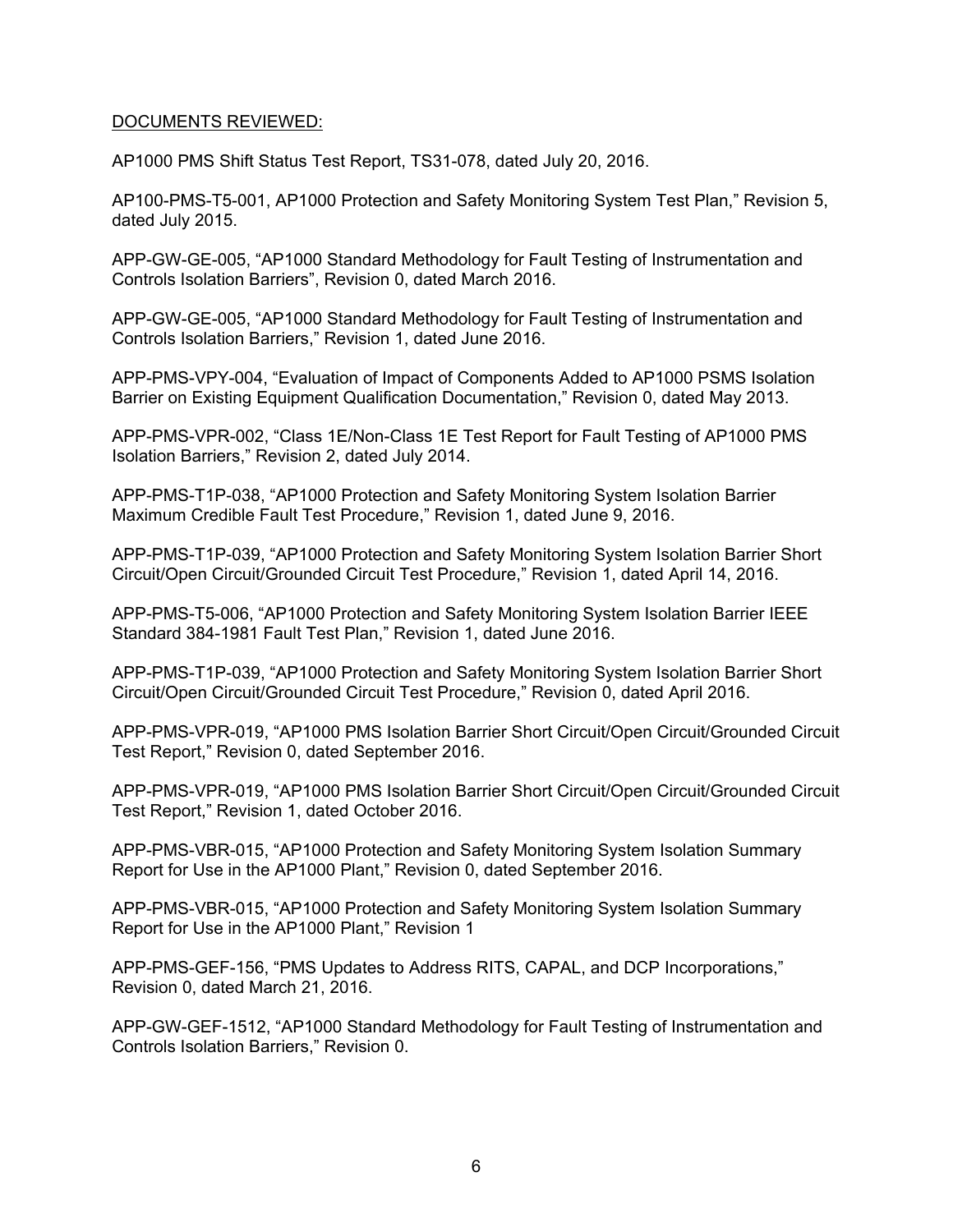APP-PMS-VPR-018, "AP1000 PMS Isolation Barrier Maximum Credible Fault Test Report," Revision 0, dated August 2016.

APP-PMS-TIP-031, "AP100 Protection and Safety Monitoring System Maintenance and Test Panel Level 2 Engineered Safeguards Features Injection Test Procedure," Revision 0, dated December 2015.

APP-PMS-J0R-001, "AP1000 Protection and Monitoring System Requirements Traceability Matrix," Revision 3.

APP-PMS-J1-001, "Protection and Safety Monitoring System Functional Requirements," Revision 9.

APP-PMS-J4-102, "Protection and Safety Monitoring System Software Requirements Specification," Revision 13.

APP-PMS-GHY-002, "Protection and Monitoring System Software Design Description for Bistable Processor Logic," Revision 12.

APP-PMS-J0R-001, "AP1000 Protection and Monitoring System Requirements Traceability Matrix," Revision 2.

APP-PMS-TIP-080, "Protection and Safety Monitoring System – System Integration Test CIM Priority Test Procedure," Revision 0, dated January 2017.

APP-PMS-T1P-012, "AP1000 Protection and Safety Monitoring System – System Integration Test for Time Response Test Procedure," Revision 2, dated January 2017.

APP-PMS-J4-020, "AP1000 System Design Specification for the Protection and Safety Monitoring System," Revision 13, dated August 2016.

APP-PMS-J1-001, "AP1000 Protection and Safety Monitoring System Functional Requirements," Revision 12, dated June 2016.

AFS-CQHW-15-04, "TETR 1-15-004 Interim Report: Establishment of Requirements for Maximum Credible Fault Current and Fault Testing for AP1000 PMS," Revision 0, dated June 18, 2015.

American Association for Laboratory Accreditation (A2LA) ISO/IEC-17025 Certificate Number 0553.01, "KEMA-POWERTEST LLC Electrical Accreditation," dated December 16, 2015.

Apparent Cause Analysis Issue Number 100170963, "NRC Inspection Issue Identified related to Fault Isolation Testing."

Corrective Action, Prevention and Learning (CAPAL) 100004111, dated April 15, 2014.

CAPAL 100421435, dated October 13, 2016.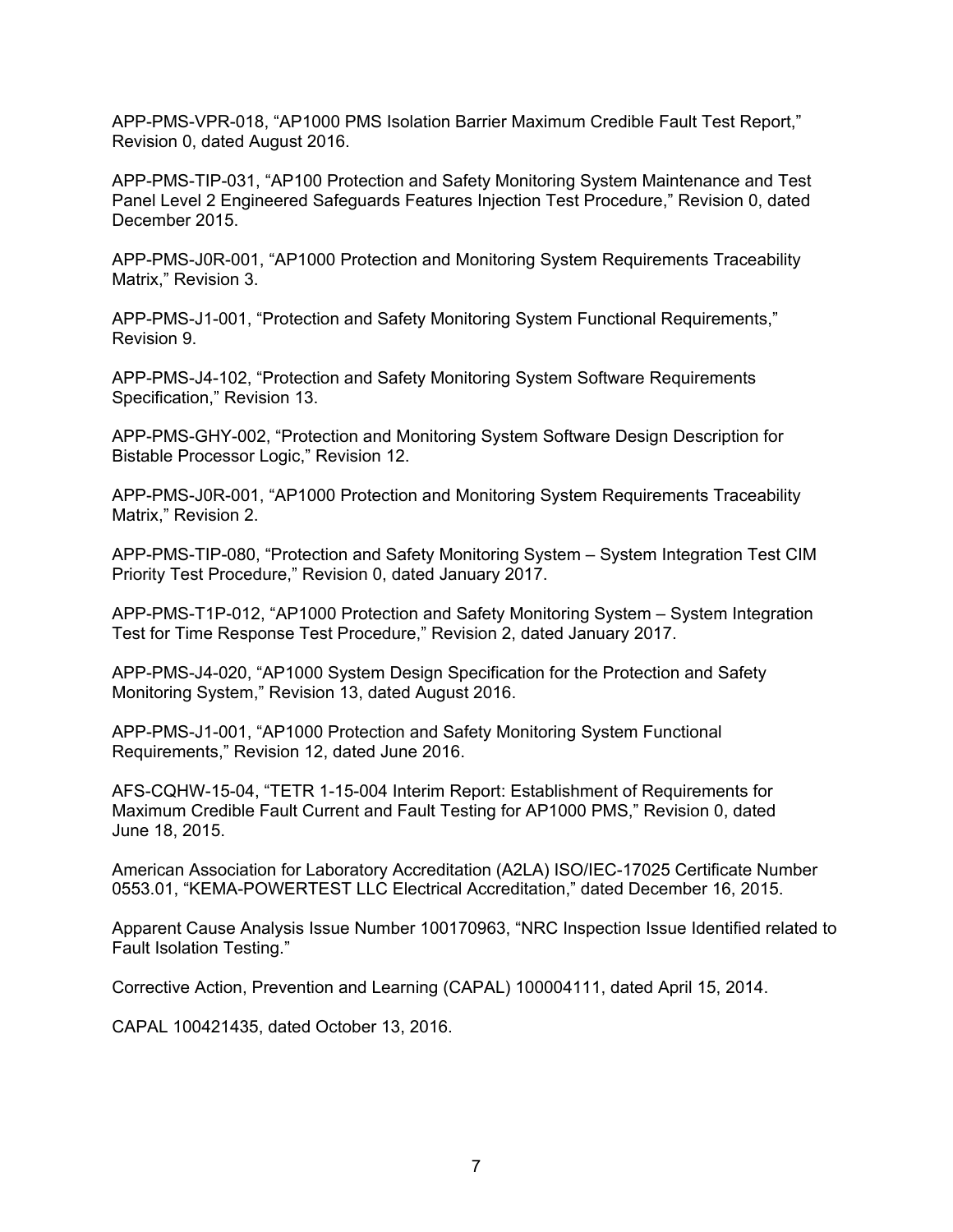CAPAL 100170963, "NRC Inspection Issue Identified related to Fault Isolation Testing of PMS Isolation Devices," dated March 26, 2015.

CAPAL Issue ID 100449122, "NIS Detector Simulator Drawing and Revision Discrepancy," dated February 8, 2017.

Certificate of Calibration 0010953419, Asset/Equipment #1302462, "Keithley Model 2400, Serial #0671775."

Certificate of Calibration 0010966280, Asset/Equipment #40002026, "Extech Stopwatch."

Commercial Grade Dedication Instruction CDI-4815, "Fault testing Services – AC & DC Short Circuit Withstand," Revision 1, dated June 4, 2016.

Commercial Dedication Instruction CDI-4784, "Current Limiting Fuses for use in Class 1E to Non-Class 1E Isolation Barriers," Revision 3, dated September 15, 2016.

Commercial Dedication Instruction CDI-4784, "Current Limiting Fuses for use in Class 1E to Non-Class 1E Isolation Barriers," Revision 0, dated April 19, 2016.

E&DCR No. APP-PMS-GEF-086, "PMS System Design Changes Supporting RITS Closures," Revision 0.

E&DCR, "APP-PMS-GEF-088", "AP1000 PMS BLP Processor Cycle Time," Revision 0.

EMPE-ATP-42, "Isolation Barrier IEEE Standard 384-1981 Fault Test Plan," Revision 0, dated July 2016.

EMPE-ATP-43, "Isolation Barrier Maximum Credible Fault Test Procedure," Revision 0, dated August 2016.

Engineering Change Order ECO-16-00393, dated June 23, 2016.

IEEE Standard 384-1981, "IEEE Standard Criteria for Independence of Class 1E Equipment and Circuits," Institute of Electrical and Electronics Engineers, dated 1981.

IEEE Standard 603-1991, "IEEE Standard Criteria for Safety Systems for Nuclear Power Generating Stations," Institute of Electrical and Electronics Engineers, dated 1991.

ISO/IEC 17025 Certificate 0553.01, KEMA-POWERTEST LLC Electrical Accreditation, dated December 16, 2015.

LTR-OPB-WAPP-17-011, "PMS Software Validation for VS3, WNA-RL-05234-WAPP, Rev. 1, January 3, 2017," dated January 5, 2017.

OPB-A1000-SSSE-16-003, Rev. 13, "Documentation Software Loading for V.C. Summer Unit 3 AP1000 Protection and Safety Monitoring System," dated January 3, 2017.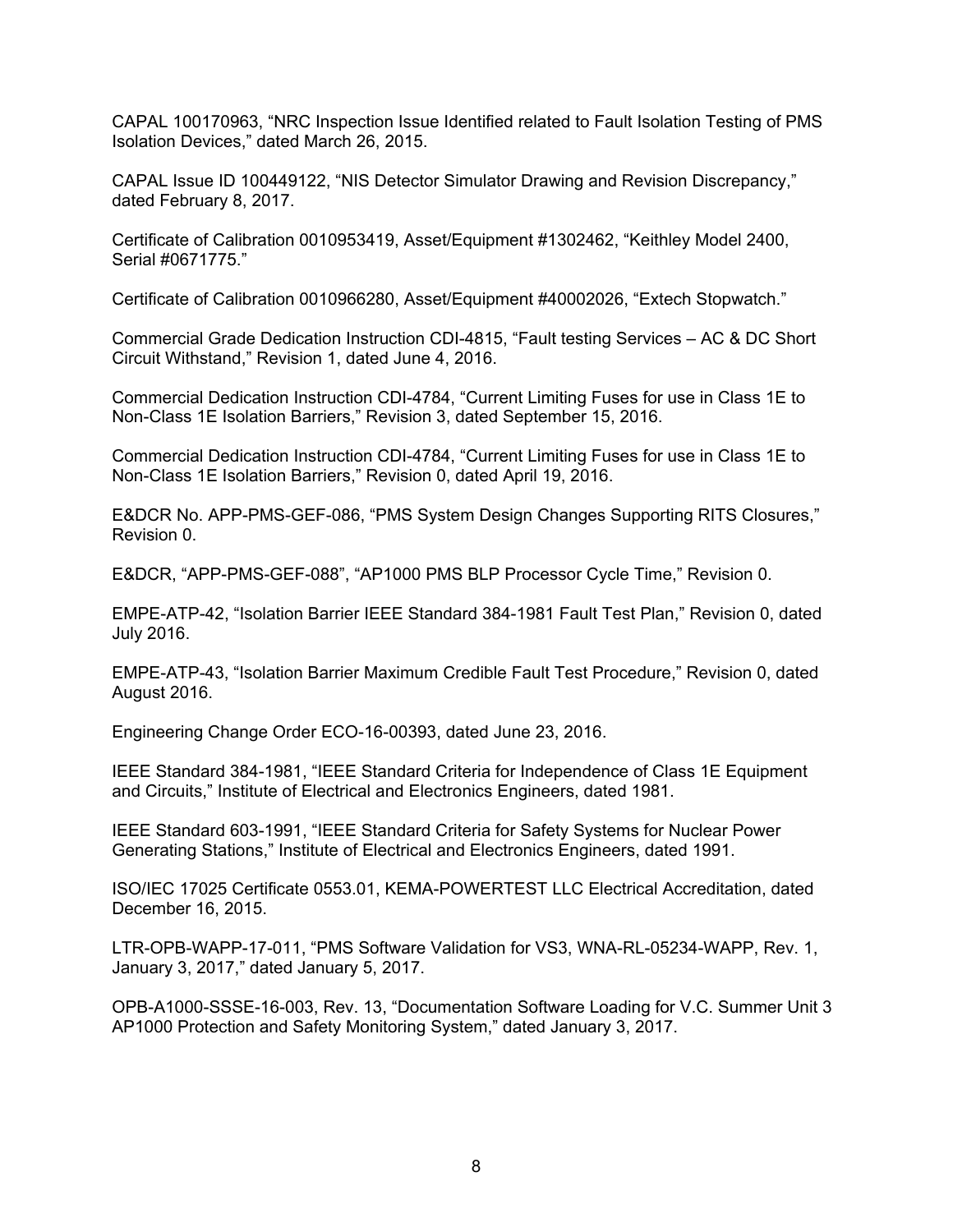Quality Notification QN#60073515, "Cabinet VS3 PMS MTC DIV A G01."

RITS 39584, "Random Partial Bypass Due to BPL Overload," closed.

RITS 35397, "Pulse Counts Input Test Cabinet," closed.

Shop Traveler Order 4055718, "Operation 0030 Control Key PP01Engineering to load domestic Software CMRR WNA-RL-05234."

WEC Drawing 2B10299, Sheet 4, Revision 3, Standard Class 1E to Non-Class 1E Barrier Assembly.

WEC Drawing 10149D53, Revision 3, AP1000 Fault Isolation Circuits.

WEC P.O. 4500696137, KEMA Powertest, Inc., Chalfont, PA, dated June 16, 2016.

WNA-TC-01959-VS3, "V.C. Summer Unit 3 AP1000 Protection and Safety Monitoring Test Configuration Record", Revision 8.

WNA-RL-0572-GEN\_Rev3\_Verified, "Verified Configuration Management Release Report for the Automated Record Gatherer and Operator Simulator," Revision 0, Release Level 0.0.2, dated June 2015

WNA-WI-00376-GEN, "IV&V Software Tool Development Process Work Instructions," Revision 5, dated May 2015.

WNA-PV-00071-GEN, "Automated Record Gatherer and Operator Simulator Software Verification and Validation Plan," Revision 0, dated January 2015.

WNA-RL-05072-GEN\_REV10\_Verified, "Verified Configuration Management Release Report for the Automated Record Gatherer and Operator Simulator," Revision 0, release level 0.0.9, dated February 2016.

WNA-DS-03509-GEN, "Automated Record Gatherer and Operator Simulator Requirements Specification," Revision 4, dated March 2015.

WNA-DS-03534-GEN, "Software Requirements Specification for Automated Record Gatherer and Operator Simulator," Revision 2, dated March 2015.

WNA-SD-00540-GEN, "Software Design Description for the Automated Record Gatherer and Operator Simulator Client and Service," Revision 3, dated March 2015.

WNA-VR-00442-GEN, "Automated Record Gatherer and Operator Simulator Software Verification and Validation Report," Revision 1, dated April 2015.

WNA-TR-03831-GEN, "Software Validation Test Procedure of ARGOS," Revision 3, dated June 2015.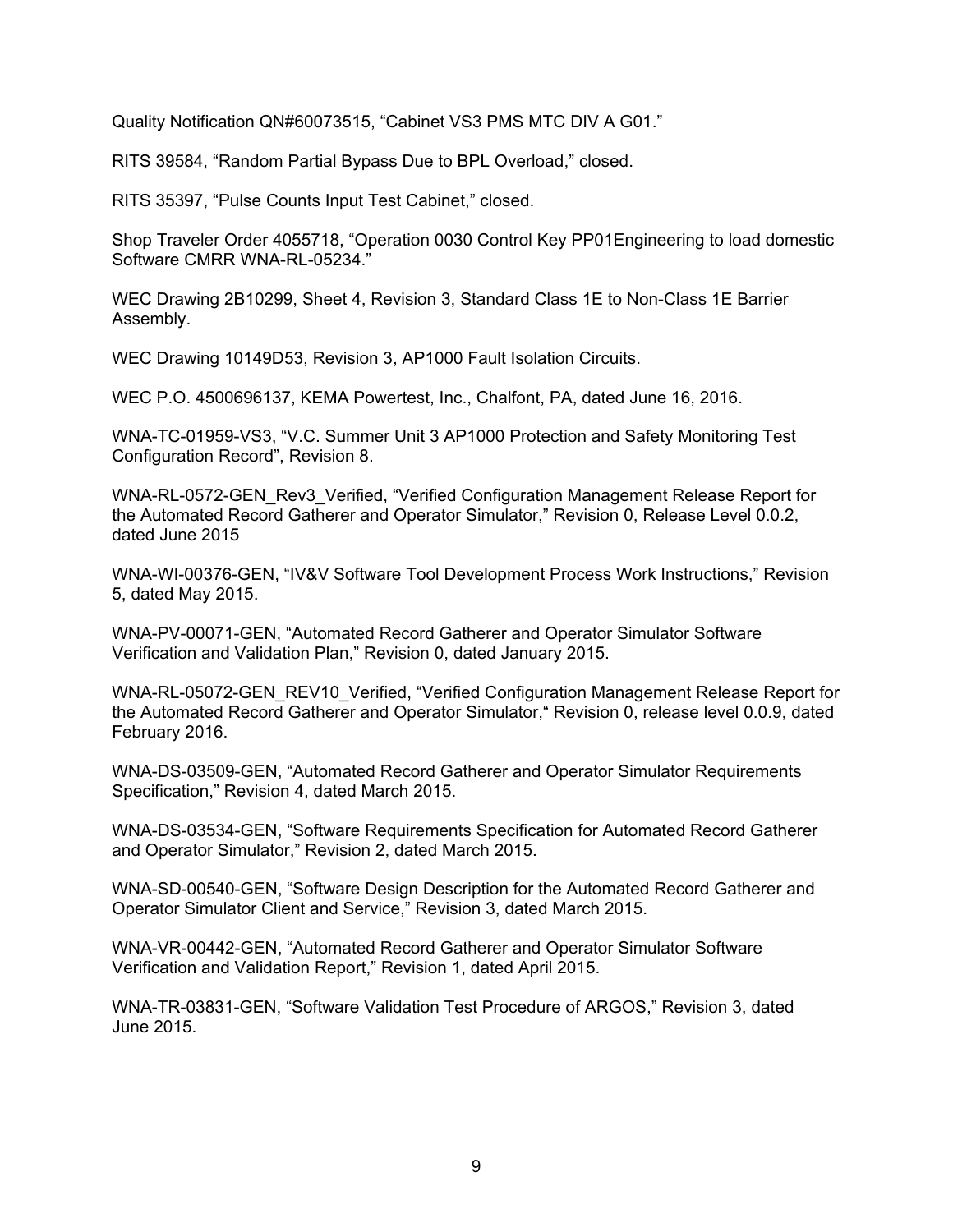WNA-TR-03831-GEN, "Software Validation Test Procedure of ARGOS," Revision 4, dated February 2016.

WNA-VR-00442-GEN, "ARGOS Software Verification and Validation Report," Revision 3, dated April 2015.

WNA-VT-00426-GEN, "IV&V Task Report for Verification of Change Drivers during Maintenance Phase of ARGOS," Revision 0, dated February 2016.

WNA-TC-02111-VS3, "AP1000 Protection and Safety Monitoring System CIM Priority Test Configuration Record, Production Order 40557181" Revision 1, dated January 10, 2017.

WNA-RL-03374-VS3, "V.C. Summer Unit 3 AP1000 Protection and Safety Monitoring System Hardware Configuration Management Release Report Release 8.2.3 for Baseline APP-ISIP-J0R-008, Revision 2," Revision 2, dated August 2015.

WNA-RL-05234-WAPP, "AP1000 Protection and Safety Monitoring System Software Configuration Management Release Report Release 8.2.1 for Baseline APP-ISIP-J0R-008, Revision 2," Revision 1, dated February 2016.

WNA-CN-00162-WAPP, "AP1000® Protection and Safety Monitoring System Time Response Calculations," Revision 9.